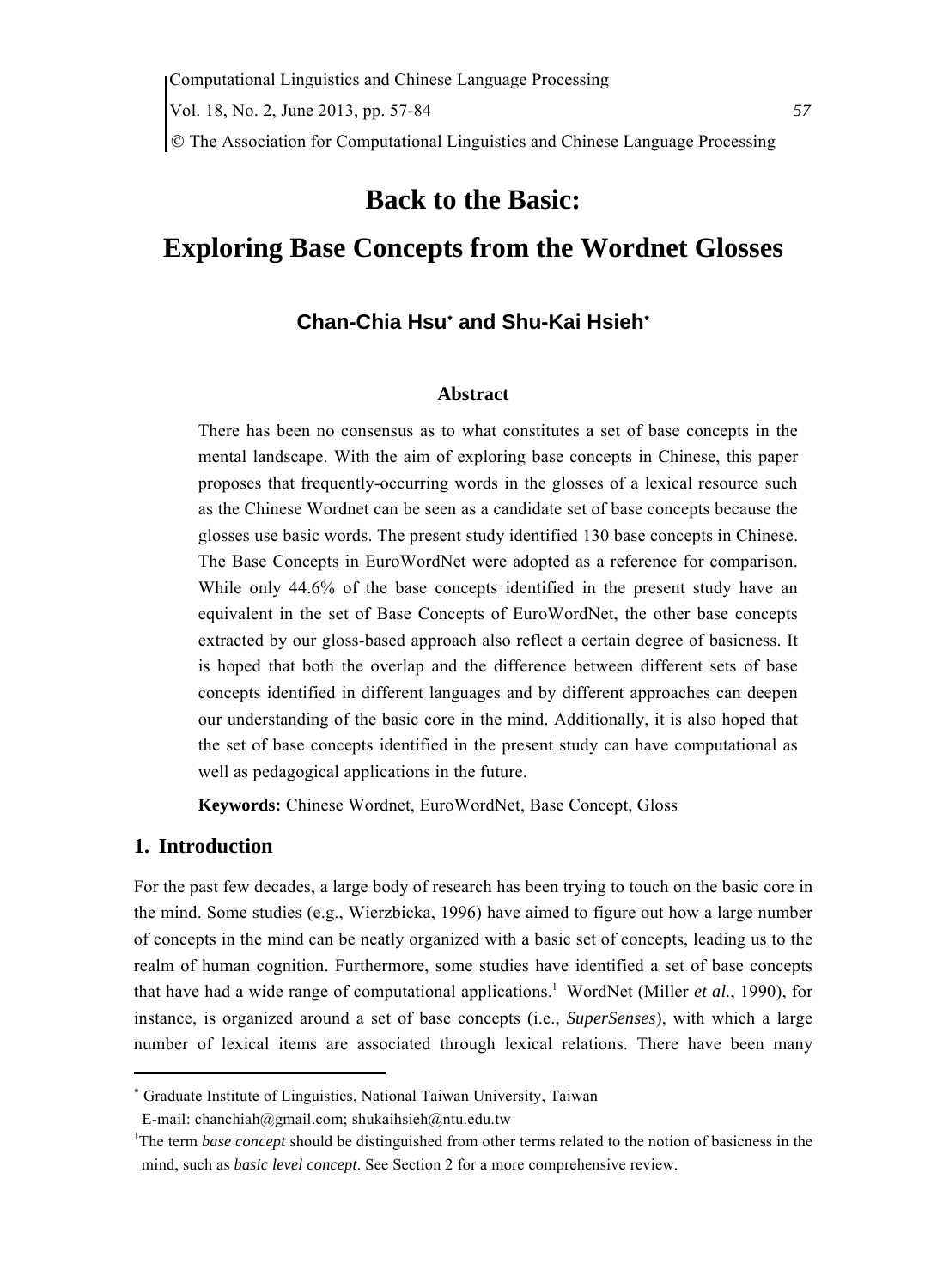approaches to exploring what is basic in the mind, but there has been no consensus as to what constitutes a set of base concepts universal to all human languages.

This study aims at providing a new perspective to identify a candidate set of base concepts in Chinese. Our data consist of the glosses in the Chinese Wordnet. Since the glosses in the Chinese Wordnet use basic words, words that occur frequently in the glosses of the Chinese Wordnet can be assumed to be reflective of a candidate set of base concepts. After data extraction and introspection, the resulting set of base concepts in the present study is compared with the set of Base Concepts proposed in the EuroWordNet project (Vossen *et al.*, 1998). In selecting a set of base concepts, our method is based on the *frequencies* of words used in the glosses of the Chinese Wordnet, whereas the method adopted in the EuroWordNet project is based on the *relations* between synsets. It is thus noted that the set of Base Concepts in EuroWordNet is not seen as de facto, but as a reference. We use the Base Concepts in EuroWordNet as our reference because on the one hand, the Chinese Wordnet and EuroWordNet both derive from the WordNet framework, and on the other hand, the set of Base Concepts from EuroWordNet is based on many European languages. It is hoped that both the overlap and the difference between different sets of base concepts identified by different approaches can deepen our understanding of the basic core in the mind. Additionally, it is also hoped that the set of base concepts identified in the present study can have computational as well as pedagogical applications in the future.

This paper is organized as follows. Section 2 provides a comprehensive review of different approaches to the notion of basicness in the mind. Section 3 reviews the significance of glosses in different contexts. Section 4 introduces our experiment method and presents the set of base concepts identified in the present study. Section 5 discusses how our proposed set of base concepts in Chinese is different from that of EuroWordNet. Section 6 concludes the paper.

# **2. Defining the Core Lexicon in Language and the Mind**

Over the past few decades, there have been various approaches to the notion of *basicness* in the mental landscape. Some have created lists of lexical items as basic words, mainly for pedagogical purposes. Some, from a cognitive perspective, have selected different sets of basic concepts at different levels of abstraction (e.g., semantic primitives, base concepts, basic-level categories, and basic domains).

The present study focuses on base concepts, which have contributed to the establishment of lexical resources (e.g., WordNet, EuroWordNet, and BalkaNet). Compared with basic words, base concepts have more computational applications than pedagogical ones. Compared with semantic primitives and basic domains, base concepts are selected in a more scientific procedure. Compared with basic-level categories, base concepts are hierarchically higher. A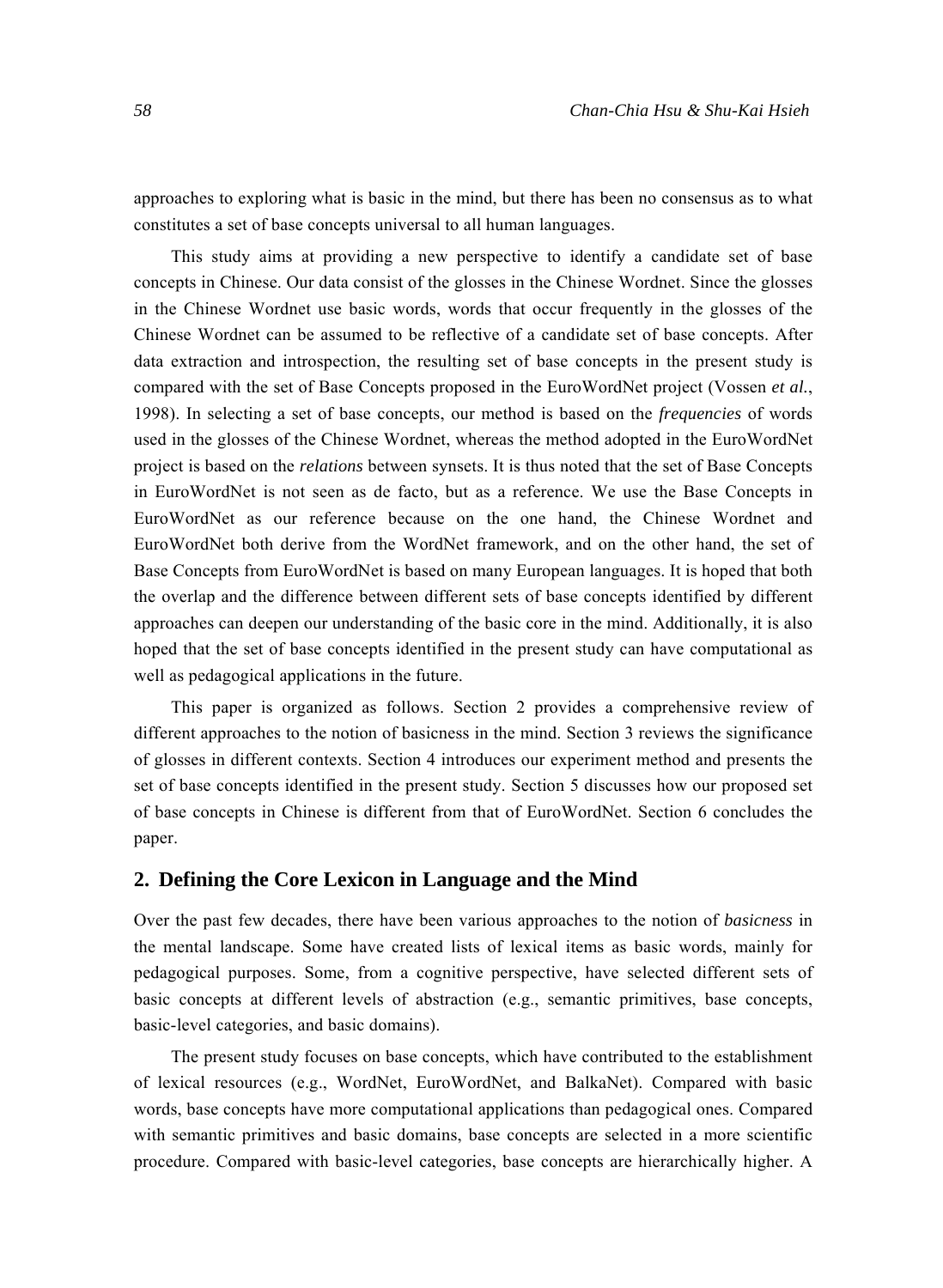comprehensive review of different approaches to the notion of basicness in the mind will be given in the following.

# **2.1 Basic Words**

One of the earliest efforts to address the notion of basicness in the lexicon is to identify a list of basic words, which is motivated by pedagogical needs.<sup>2</sup> Many basic vocabulary lists have been proposed, ranging from 300 words to more than 2,000 words (e.g., Dolch, 1936; Gates, 1926; Hindmarsh, 1980; Lee, 2001; McCarthy, 1999; McCarthy & O'Dell, 1999; Ogden, 1930; West, 1953; Wheeler & Howell, 1930). With the rapid development of computational analyses, such lists are mostly based on frequency counts. They can serve as useful references for pedagogical purposes, such as the design of a syllabus and the development of a language proficiency test. The main problem with most basic vocabulary lists is that the raw data on which the frequency counts are based may not be representative enough. Additionally, since what counts as a word is an issue in itself, an insight is needed when it comes to word forms and lexicalized phrases (McCarthy, 1999).

#### **2.2 Semantic Primitives**

In the discussion of basicness in the mind, more abstract than basic words are semantic primitives, or semantic primes, which are pursued mainly in the theory of Natural Semantic Metalanguage (Goddard, 2002; Wierzbicka, 1972, 1996).<sup>3</sup> A semantic primitive is basic in the sense that it is lexicalized in every language and that it cannot be defined or paraphrased in simpler terms. From a cognitive perspective, it is suggested that there is an innate set of semantic primitives representing "a universal set of fundamental human concepts" (Wierzbicka, 1996:13). Such a set is argued to be sufficient to define or paraphrase the entire vocabulary of a language. For example, the word *envy* can be defined as what follows (Wierzbicka, 1996:161):

<sup>&</sup>lt;sup>2</sup> In previous studies, the terms "basic vocabulary", "sight vocabulary", "core vocabulary", and the like are sometimes interchangeable.

<sup>&</sup>lt;sup>3</sup> For others who have adopted a similar approach in languages other than English, see Goddard (2002:12).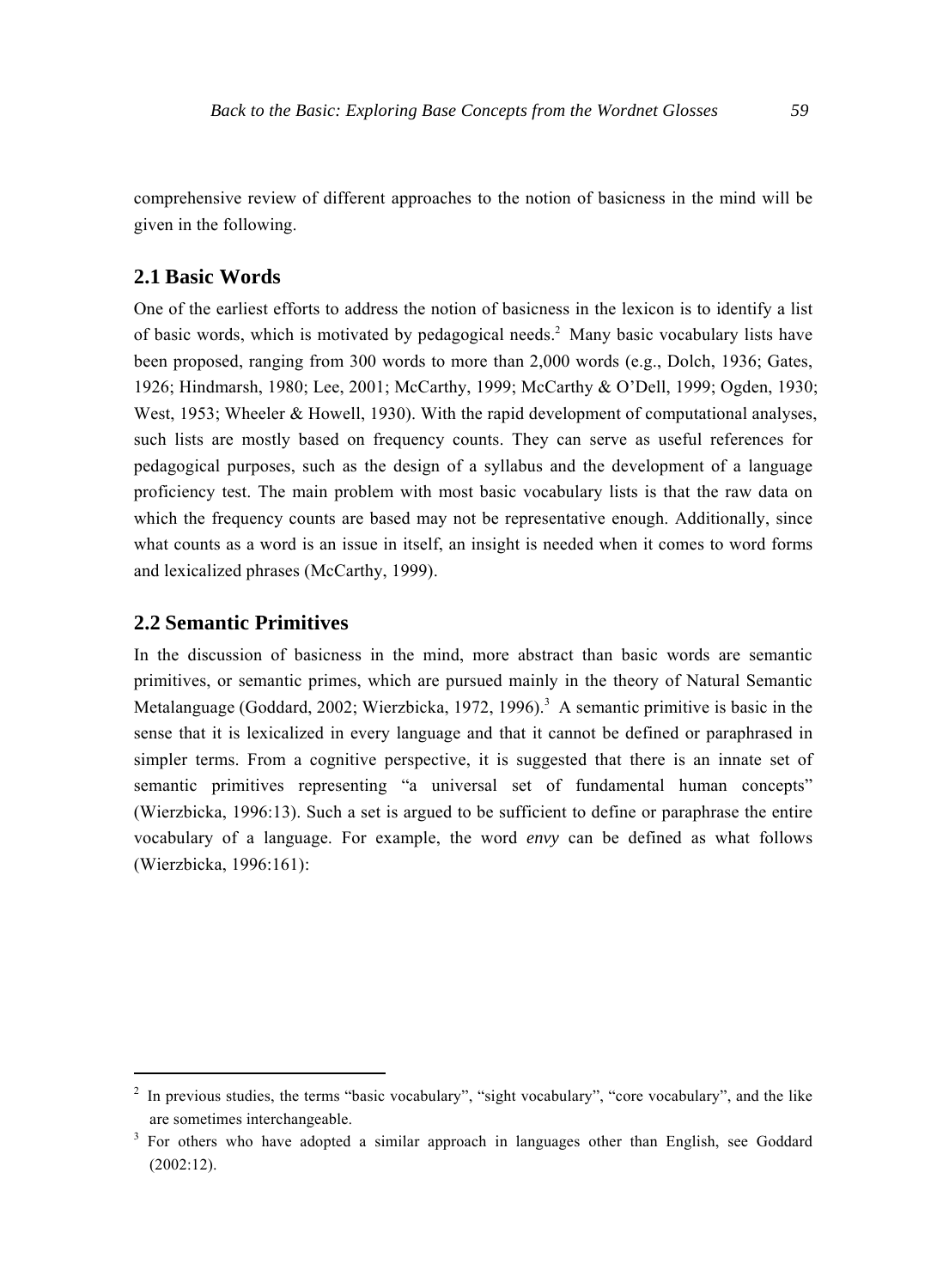$X$  feels envy.  $=$ sometimes a person thinks something like this: something good happened to this other person it didn't happen to me I want things like this to happen to me because of this, this person feels something bad X feels something like this

Specifically, Goddard (2002:14) has presented 58 "atoms of meaning", such as I, YOU, SOMEONE, PEOPLE, SOMETHING/THING, and BODY. Unfortunately, this line of research is open to valid criticisms due to a lack of a sound method of identifying semantic primitives (e.g., Riemer, 2006).

#### **2.3 Base Concepts in WordNets**

The notion of basicness has played a vital role in many lexical resources, such as English WordNet (Miller *et al.*, 1990),<sup>4</sup> EuroWordnet (Vossen *et al.*, 1998), and BalkaNet (Cristea *et al.*, 2002). In the architecture of English WordNet, synonyms are assembled in a set called *synset* (synonymous set). During the development of WordNet, synsets are organized into 45 lexicographical files based on the criteria of syntactic category and logical groupings. The 45 names of lexicographical files (e.g., noun.feeling and verb.cognition) are also called *SuperSenses*, which reveal the base concepts from the developer's perspectives.<sup>5</sup>

As an extension of the wordnet model, EuroWordnet further proposes a set of 1,024 core synsets - called **Base Concepts -** that are extracted from four wordnets and translated into the closest WordNet 1.5 synsets. To keep the set balanced and shared among these wordnets, 164 core base concepts of them were selected in terms of their (more) relations with other concepts and (higher) position in the hierarchy.<sup>6</sup> Based on the Base Concepts identified for EuroWordNet, the BalkaNet project adopts a similar approach and selects a set of Base Concepts by focusing on five Balkan languages, including Bulgarian, Greek, Romanian,

<sup>&</sup>lt;sup>4</sup> WordNet is open to the general public at http://wordnet.princeton.edu.<br><sup>5</sup> Ear the format of the lavinegraphical files, see wwinny(5WM) at

For the format of the lexicographical files, see *wninput(5WN)* at http://wordnet.princeton.edu/wordnet/man/lexnames.5WN.html. 6

The 164 Base Concepts in EuroWordnet consist of 66 concrete synsets (nouns) and 98 abstract synsets (nouns and verbs). For more details, refer to http://www.globalwordnet.org/gwa/ewn\_to\_bc/ConcreteInfo.html and

http://www.globalwordnet.org/gwa/ewn\_to\_bc/AbstractInfo.htm.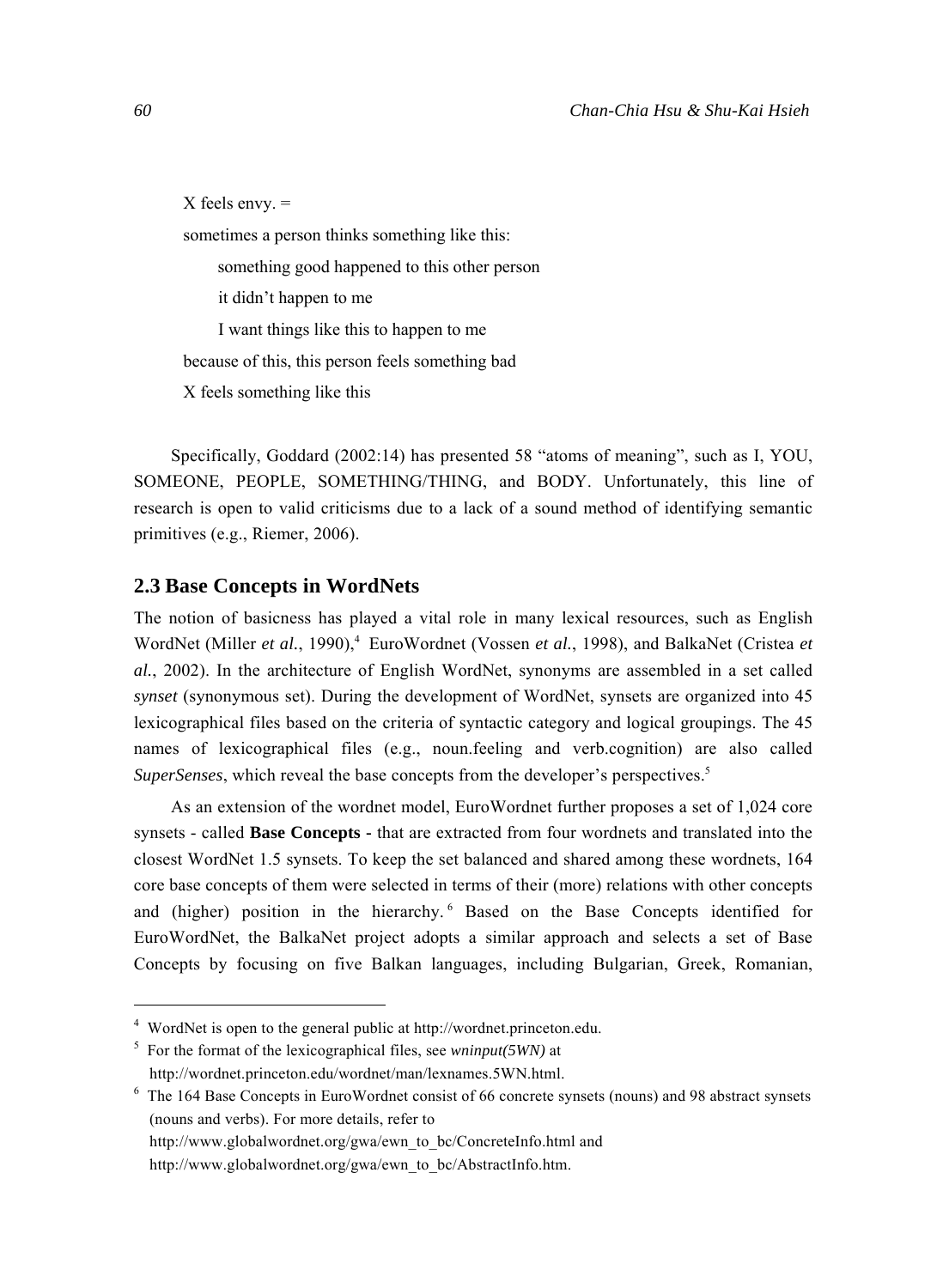Serbian, and Turkish.<sup>7</sup>

# **2.4 Basic-level Concepts**

In the context of cognitive linguistics, many experiments have shown that in taxonomies of *concrete* objects, there is one level of abstraction that is regarded as **basic** which distinguishes them from higher and lower-level categories (Cruse, 1977, 2000; Rosch *et al.*, 1976). For instance, in answering the question *what's that in the garden*, most speakers choose to say *a dog* rather than its hypernym *an animal* or its hyponym *an Alsatian* (Cruse, 1977:153-154). Compared with the ANIMAL concept and the ALSATIAN concept, the DOG concept is seen as a basic-level concept in that both its internal homogeneity and its distinctness from neighboring concepts are greater. The presumption of *basic-level concepts* has been also supported by language acquisition studies, which reveal a large percentage of children's early words are basic-level terms (Ungerer & Schmid, 2006).<sup>8</sup>

Some recent computational approaches have attempted to use algorithms to automatically extract the basic-level concepts. Izquierdo *et al.* (2008) automatically select basic-level concepts from WordNet based on the relations between synsets, while Lin (2010) proposes an algorithm that can automatically identify the cognitive level of a noun in WordNet based on the ability of the noun to form compounds and the position of the noun in a hierarchical chain.

A relevant discussion with regard to basic conceptualization in the study of language and the mind has been focused on *basic domains*, which derive directly from human *embodied experience* (e.g., sensory and subjective experience). Cognitive Grammar argues that a concept should be understood in terms of another more general, inclusive concept (Langacker, 1987:148). For example, the concept RADIUS makes sense only when it is viewed against the concept CIRCLE. Such a relationship can form a chain (i.e., the concept CIRCLE should be understood in terms of the concept SPACE), but the chain cannot be endless. Some concepts of a general nature, such as SPACE, TIME, and QUANTITY, are basic domains because they are characterized by a high degree of inclusiveness.

# **3. Definitions and Glosses in Different Contexts**

Defining a word can be as easy as pointing to something the word refers to, but it can be as difficult as formulating "an ideal hypothetical norm which is a sort of compromise between

<sup>&</sup>lt;sup>7</sup> For more information about the BalkaNet project, refer to http://www.dblab.upatras.gr/balkanet/ and http://nlp.lsi.upc.edu/web/index.php?option=com\_content&task=view&id=53 for similar works (e.g., Atserias *et al.*, 2003).

Note that *basic-level concepts* should not be confused with *Base Concepts*. While a Base Concept occupies a high position in a hierarchy, a basic-level concept occurs in the middle of a hierarchy.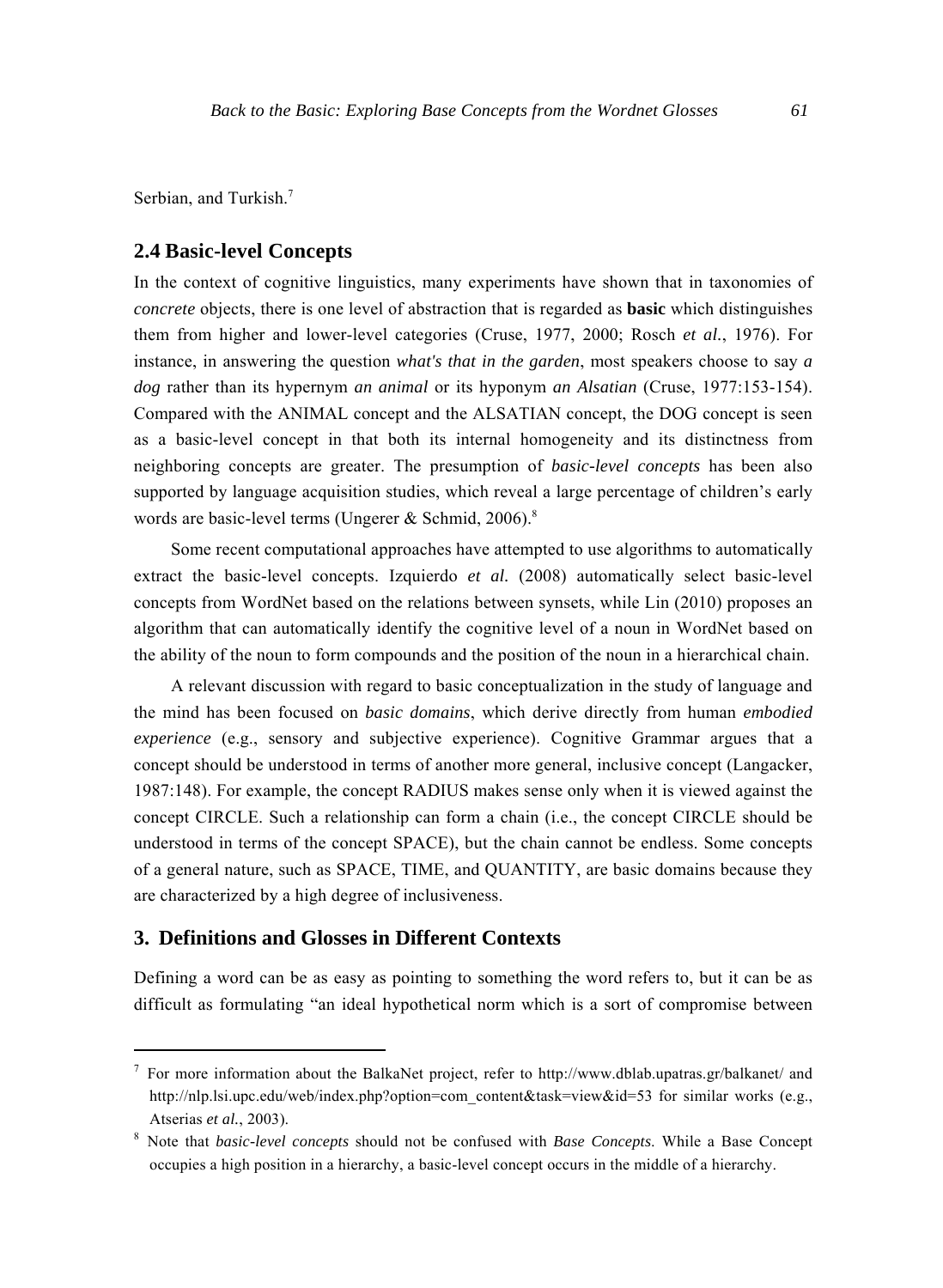the generalization of inadequate experiential reality and a projected reality which is yet to be attained in its entirety" (Bernard, 1941:510). In different contexts, definitions and glosses play different roles, which will be reviewed in the following.

#### **3.1 Definitions in Linguistic Semantics**

When it comes to the meaning of a word, people may first think of looking up its definition in a dictionary. A good understanding of word meaning relies thus upon how the word can be defined. In the discussion of linguistic semantics, there are many ways to define the meaning of a word (Riemer, 2010:65-79). A definition can be ostensive, relational, or extensional, and it sometimes combines different approaches.

First, perhaps the most obvious, people often define a word in terms of ostension, i.e., by pointing out the objects a word denotes. Though an ostensive definition is useful for concrete nouns, it may cause many difficulties when used to define verbs, adjectives, adverbs, and function words (e.g., prepositions).

Second, a definition can place a word in relation to other words or events. For example, a word can be defined by its synonyms. However, since there are few absolute synonyms, the identity between a word and its synonyms can be challenged. A word can also be defined through an event, which is regarded as a typical context for the word. For instance, the verb *scratch* can be defined as "the type of thing you do when you are itchy" (Riemer, 2010:66). The weakness of such a definition is that it works only when the addressee of the definition can accurately infer the intended meaning on the basis of the given cue. That is, someone may not get the correct meaning of *scratch* if he or she does not scratch when feeling itchy.

Third, a definition can be extensional, and one of the commonest strategies is to define by a broad class (i.e., genus) and some distinguishing features (i.e., differentia). For example, *man* (in the sense of "human being") can be loosely defined as "rational animal" (Riemer, 2010:67). One of the main problems of a genus-differentia definition is that it can be too abstract to its addressee (Landau, 2001:167).

In summary, there are many strategies to define the meaning of a word, and all of them have their limitations. More generally, the difficulty of a definitional approach to semantics is that defining the meaning of a piece of language with more language in the same system will inevitably end up circular (Portner, 2005:4).

#### **3.2 Definitions in Lexicography**

Explaining what words mean (thus the concepts they encode) is the central function of a dictionary. While the mental lexicon is a "theoretical exercise", a dictionary can be seen as a "practical work" (Landau, 2001:153). On the one hand, a dictionary simulates the mental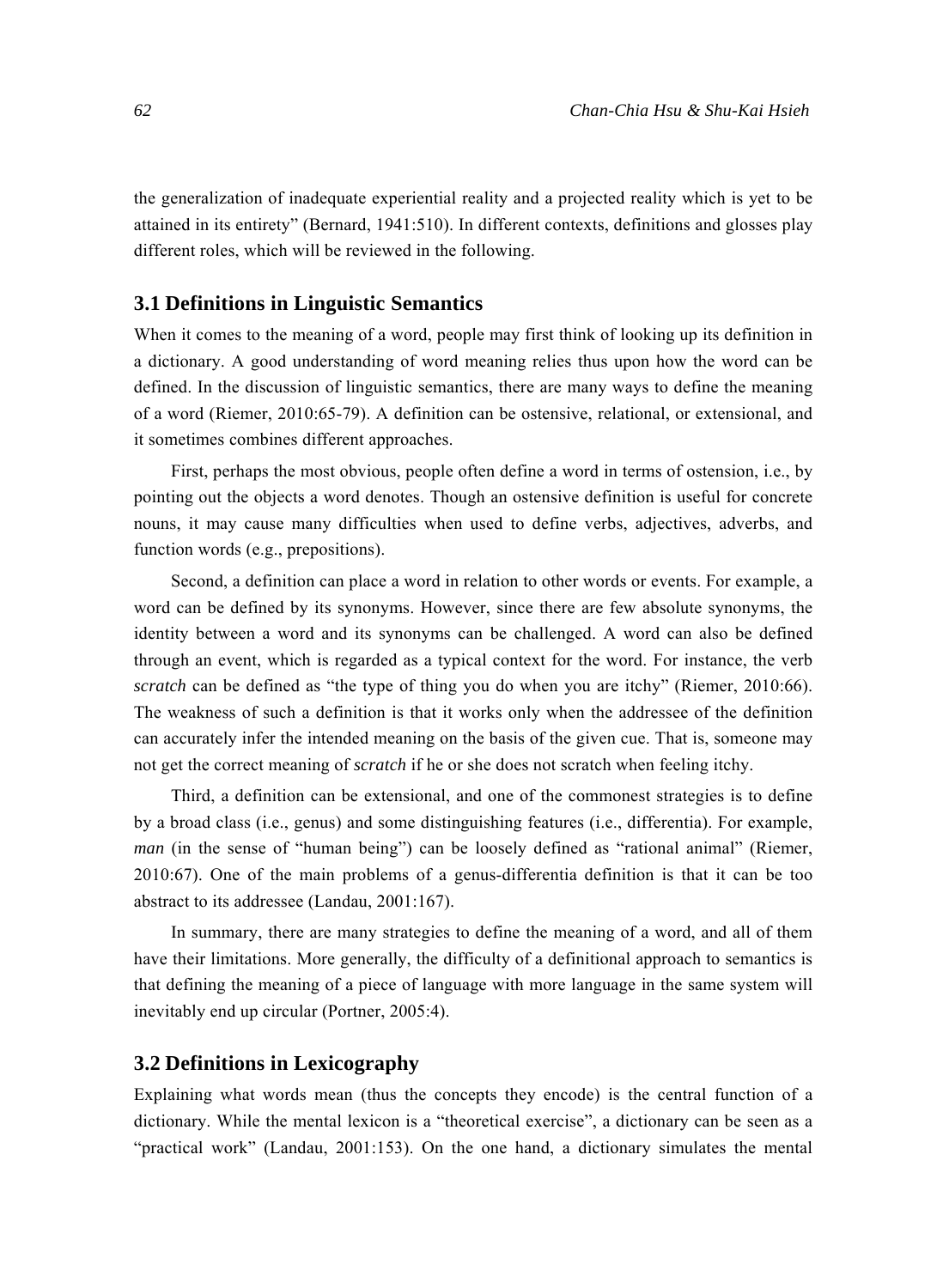lexicon, offering the phonological, syntactic, and semantic information of a lexical item. On the other hand, a dictionary cannot be as detailed as the mental lexicon, and lexicographers need to decide what to include in a dictionary. Compiling a dictionary is seen as a craft, for lexicographers aim to make the most of their limited resources to cater for the communicative and pedagogical needs of dictionary users.

One of the most challenging and contentious aspects of the compilation of a dictionary is the creation of *definitions* for a dictionary entry. The term 'definition' would be a misnomer if it implies that word's meaning can be precisely pinned down. There are many strategies to define a word in a dictionary (Lew & Dziemianko, 2006). The most traditional definition in a dictionary is the *analytical model*, i.e., the **genus-differentia definition**. A definition composed in this way typically consists of two elements: the *genus expression* that locates the definiendum in the proper semantic category, and the *differentia* (or plural form *differentiae*) that indicates the information which makes the word differ from other words of the same semantic category. For example, *appraisal* is defined as "a statement or opinion judging the worth, value or condition of something" (taken from Longman Dictionary of Contemporary English), where 'a statement or opinion' is the *genus expression* and the postmodifying expression 'judging the worth, value or condition of something' is the *differentia*. In many cases, it is not an easy task to produce a genus-differentia definition, and such a definition can be difficult for a dictionary user to understand. Another way to define a word in a dictionary is to adopt a *contextual* definition. A contextual definition of 'appraisal', for example, is stated as "if you make an **appraisal of** something, you consider it carefully and form an opinion about it" (taken from Collins COBUILD Advanced Dictionary of English).

Our concern here is not to deal with the issue of 'what makes a good definition', or search for the underlying necessary and sufficient conditions, but to evaluate the way the principle of *maximal economy* is reflected in a definition sentence. Zgusta (1971) proposed a list of criteria, one of which states that the lexical definition "should not contain words more difficult to understand than the word defined" (cited in Landau, 2001:157). In addition, the effectiveness of dictionary definitions can be evaluated from the user's viewpoint (Cumming *et al.*, 1994; Lew & Dziemianko, 2006). For example, language learners have been found to prefer contextual definitions to analytical ones (Cumming *et al.*, 1994). An interim conclusion thus worth drawing is that a definition should contain no more words than necessary, consistent with the demands of intelligibility and information-transfer (Atkins & Rundell, 2008).

# **3.3 Glosses in Lexical Resources**

The reviews so far naturally lead us to the glosses (definitions of word senses) in **lexical and ontological resources** developed in recent years. Glosses and example sentences are two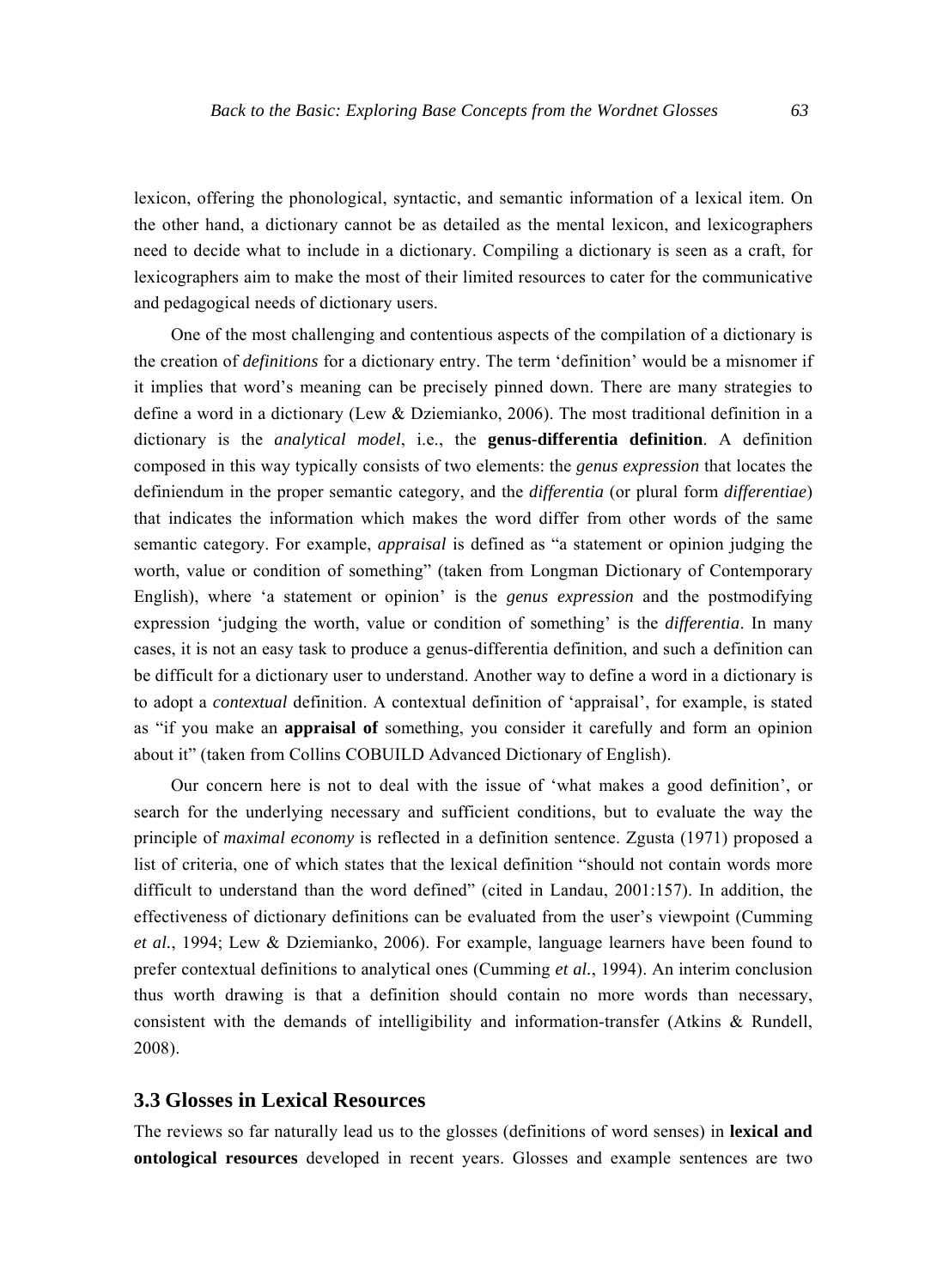essential components in the construction of lexical resources like WordNet, for they have been proved to be highly useful in discovering semantic relations and word sense disambiguation tasks (Kulkarni *et al.*, 2010). In the design of WordNet, word lemmas are grouped into *synsets* (synonymous sets), which are organized as a lexical network by a wide range of lexical relations (e.g., hyponymy and antonymy). The role of glosses is thus to explain explicitly the meaning of *synsets* which lexically encode the human concepts.

Most of the lexical relations that connect *synsets* are *conceptually inclusive relations*, such as *hypernymy-hyponymy* and *holonymy-meronymy*, which make the wordnet architecture a hierarchical conceptual structure, or a **lexicalized ontology**. 9 In connection with ontology studies, Jarrar (2006) suggests that glosses can be of great use in an ontology. For example, glosses are easier to understand than formal representations, so ontology developers from different fields can rely on glosses to a certain degree when they communicate. However, as Jarrar (2006) further suggests, a gloss in an ontology is not intended to provide some general comments about a concept, as a traditional definition in a dictionary does. Instead, a gloss in an ontology functions in an auxiliary manner, providing some factual knowledge that is critical to the understanding of a concept but can be difficult to formalize explicitly and logically. As a consequence, glosses in a wordnet as a lexical ontology are different from dictionary definitions.

Jarrar (2006) provides some guidelines for writing a gloss in an ontology. First, an ontology gloss should start with the upper type of the concept being defined. Second, an ontology gloss should be in the form of a proposition. Third, an ontology gloss should emphasize the distinguishing features of the concept being defined. Fourth, an ontology gloss can include some examples. Fifth, an ontology gloss should be consistent with the formal representation of the concept being defined. Sixth, an ontology gloss should be sufficient and clear. Generally, the glosses in the Chinese Wordnet fulfill the above criteria. Here is an example taken from the Chinese Wordnet:

(1) 書:有 文字 或 圖畫 的 出版品 shu you wenzi huo tuhua DE chubanpin 'book: a publication with words or pictures'

<sup>&</sup>lt;sup>9</sup> According to Gruber (1995:908), an ontology is "an explicit specification of a conceptualization", and a wordnet can be thought of as a lexical ontology because of its lexical implementation of conceptualization, in comparison with other formal ontologies (e.g., SUMO) where the focus is put on logical constrains.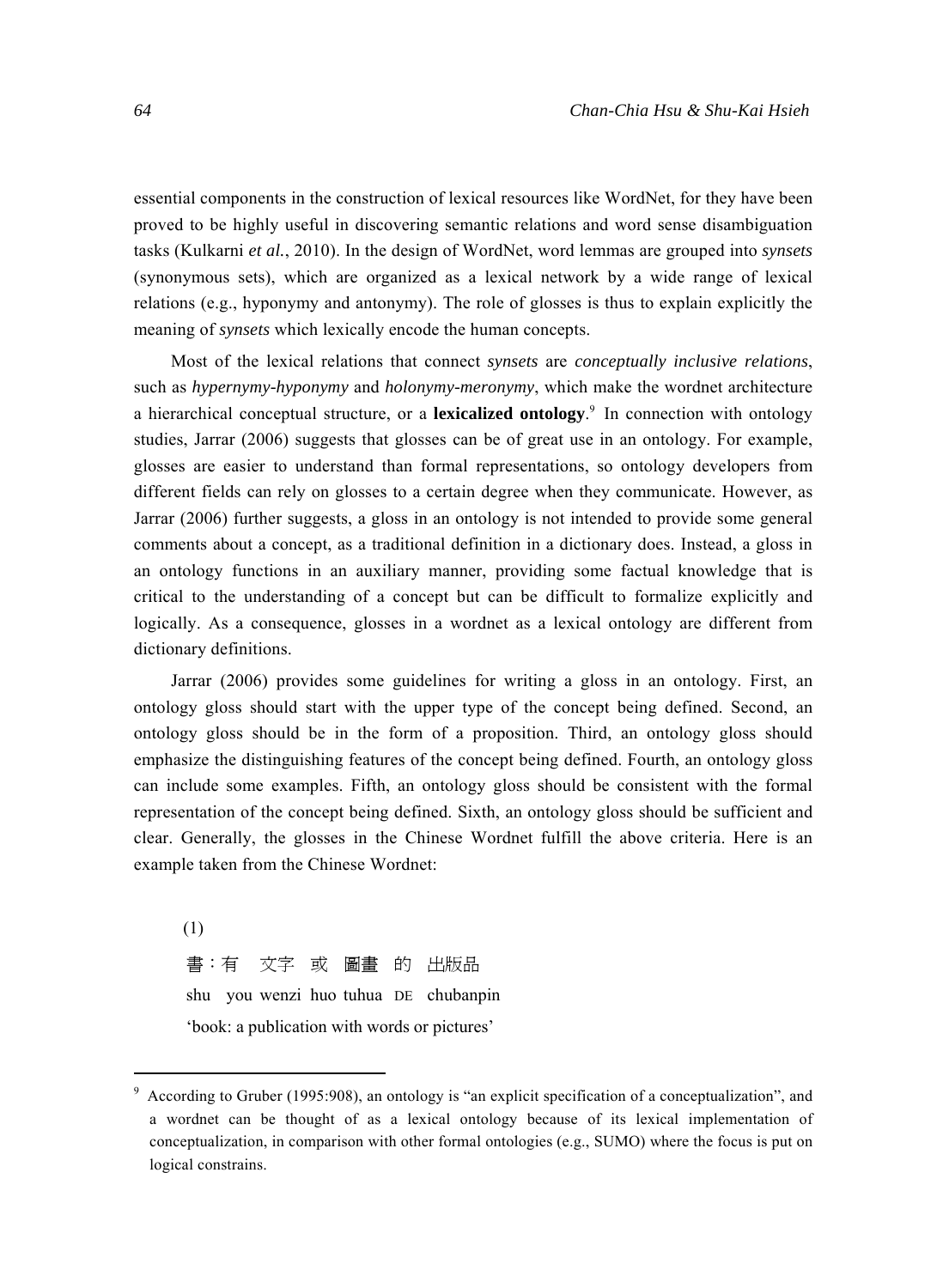While the gloss looks like a *genus-differentia* definition in a dictionary, they are different in essence. The definition techniques used by lexicographers to indicate differentiation come from various conventions, while the ontology gloss aims to make a minimal commitment to conceptualization, which meets the need of logical conciseness. The study of the basic lexicon is crucially different from other tasks of lexical acquisition in that unlike the latter where the broad coverage is at issue, the former requires instead fine-grained data to be explored. In summary, we propose that glosses in lexical resources are the best source to study the core component of the basic lexicon.

### **4. Glosses in the Chinese Wordnet**

In this section, we introduce the method of how we used gloss data from the Chinese Wordnet to touch on base concepts.10 The glosses in the Chinese Wordnet can be seen as a sample corpus with fine-grained lexical information. Figure 1 shows the similar type frequency distribution of 46 part-of-speeches (proposed by the Sinica Corpus) in the Sinica Corpus and the Chinese Wordnet, respectively.



*Figure 1. The POS distribution of the Sinica Corpus and the Chinese Wordnet* 

# **4.1 Extracting a Set of Frequently-occurring Words from the Glosses of the Chinese Wordnet**

In our first experiment, we extracted a set of frequently-occurring words from the glosses of the Chinese Wordnet. Since a gloss in the Chinese Wordnet uses basic words instead of giving a scientific definition that can be incomprehensible to the user (Huang, 2008:22), the frequently-occurring words extracted from our experiment may reflect a certain degree of basicness in Chinese and even be considered to constitute a candidate set of base concepts in

 $10$  The Chinese Wordnet (CWN) has been released as an open-source project, and is freely available at http://lope.linguistics.ntu.edu.tw/cwn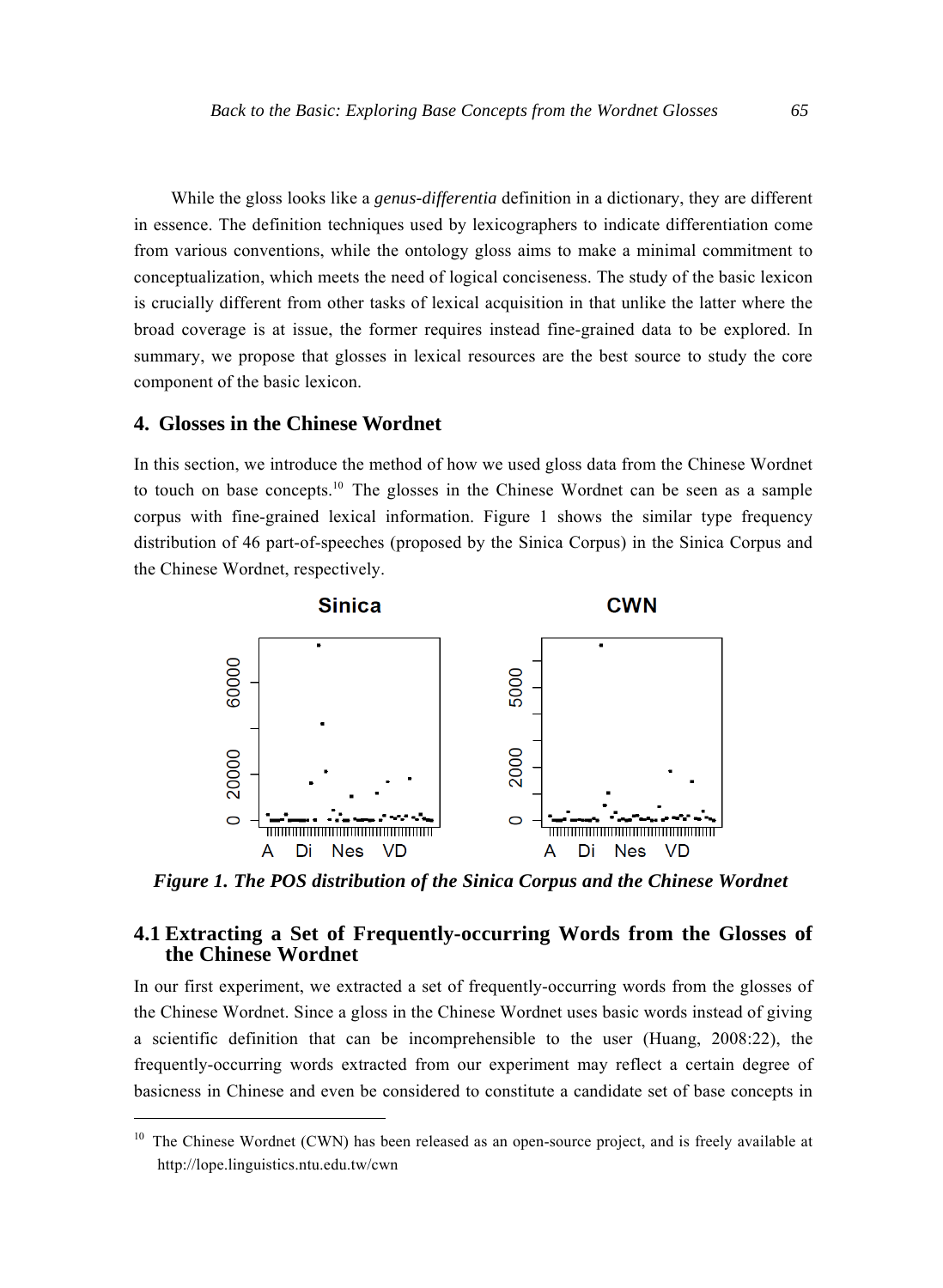Chinese. Our method and the results will be presented in the following.

Our first step was to extract all the glosses from the Chinese Wordnet. For glosses containing more than one period (i.e., the Chinese period  $\circ$ ), we discarded words preceding the first period because what precedes the first period in a gloss only provides grammatical properties. Next, what remained in the glosses was segmented by a segmentation system developed by Chinese Knowledge and Information Processing (CKIP). Consider the following example:

(2)

學生: 普通名詞。 在 學校 系統 內 讀書 學習 的 人。 xuesheng putongmingci zai xuexiao xitong nei dushu xuexi DE ren 'student: someone who studies and learns in a school system'

In the example (2), *putong mingci* 'common noun' would be discarded, and then the remaining part of the definition would be segmented as shown in the example. With all the glosses segmented, a frequency wordlist with 19,852 words was created.

We manually checked the wordlist for meta-linguistic terms (e.g., *xingrong* 'modify') and mis-chunked words (e.g., *\*dedanwei* 'DE + unit'). Only the first 1,000 words on the wordlist were checked both because our resources were limited and because it was assumed that core base concepts should be at the top of the frequency wordlist. For meta-linguistic terms, we chose to exclude them because it is obvious that they do not represent base concepts. For mis-chunked words, we either manually segmented them further (*\*dedanwei*  $\rightarrow$  *de danwei*) or simply excluded them if they were not comprehensible (e.g., *dejian* 'DE-simple').11 In such cases as *dedanwei*, the resulting words together with their frequencies were added to the wordlist if they had not been listed there, or the frequencies of the resulting words were revised. Take *de danwei* as an example. There were 328 *de danwei* in the data, and both *de* and *danwei* had been on the wordlist before *dedanwei* was further segmented. The frequencies of *de* and *danwei* were revised to be 15,653 and 1,178, respectively.12

To demonstrate how our new approach to identifying a set of base concepts is different from others, we decided to compare the resulting set in the present study with the set from EuroWordNet. Since all the Base Concepts in EuroWordNet are nouns and verbs, we focus on only nouns and verbs in the present study.<sup>13</sup> Therefore, words that were not tagged with V or

<sup>&</sup>lt;sup>11</sup> The morpheme *jian* does not stand alone in Modern Chinese.

<sup>12</sup> Originally, there were 15,325 tokens of *de* and 850 tokens of *danwei* in the data.

<sup>&</sup>lt;sup>13</sup> For which synsets in EuroWordNet were merged in the present study, see the appendix.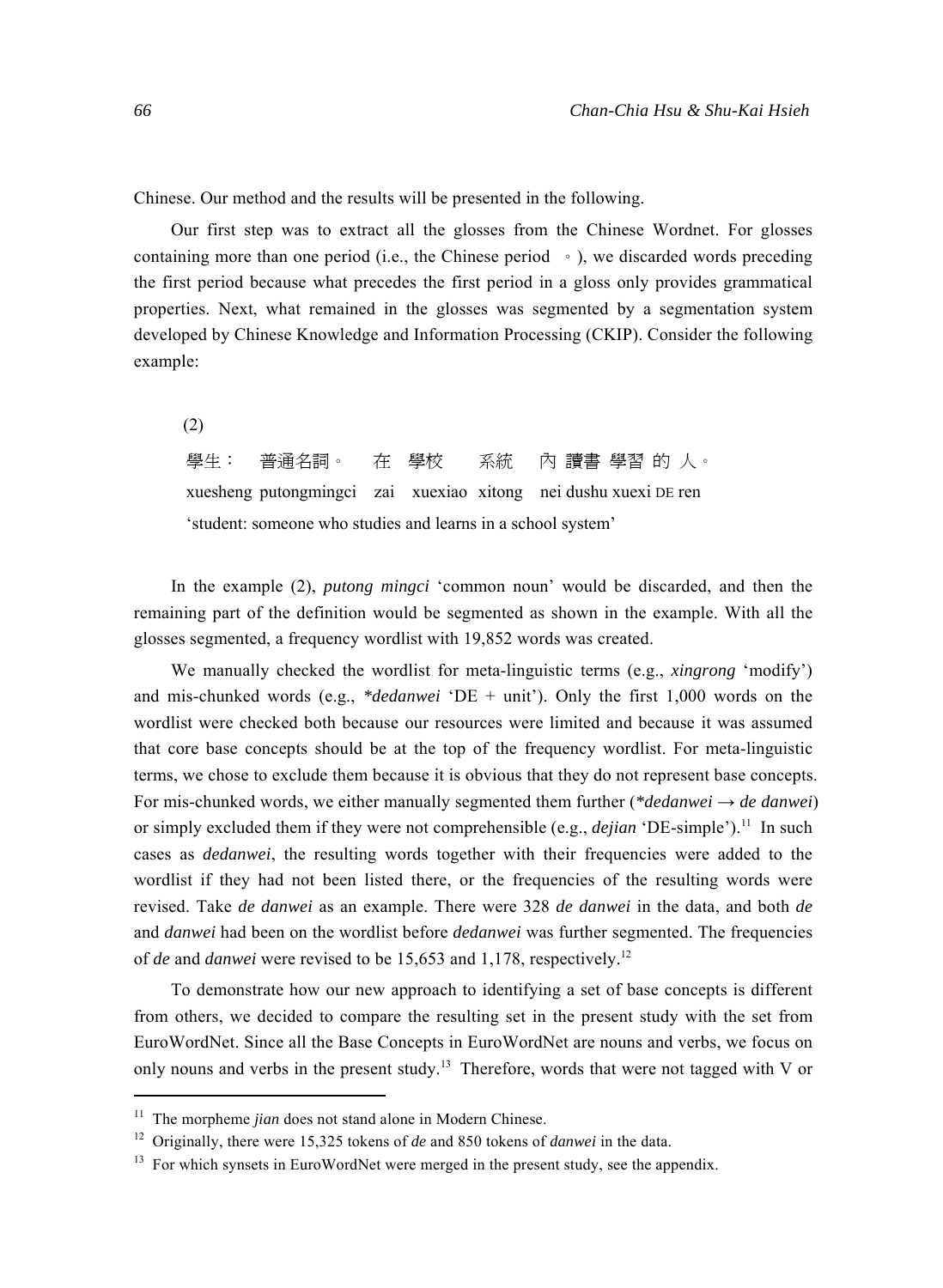N were removed from our wordlist. In the end, the frequency wordlist based on the glosses of the Chinese Wordnet contained 17,018 words.

In EuroWordNet, there are 98 abstract Base Concepts and 66 concrete Base Concepts. However, as Vossen *et al.* (1998) have admitted, some synsets appear to represent almost the same concepts (e.g., {form 1; shape 1} and {form 6; pattern 5; shape 5}), so the number of the Base Concepts in EuroWordNet can be reduced. In such cases, we merged the two (or more) synsets into one. Finally, we retained 130 Base Concepts, i.e., 75 abstract concepts and 55 concrete concepts. Therefore, we also selected the top 130 words from our wordlist to be a candidate set of base concepts in Chinese.

When we examined the 130 words high on our wordlist, we found that some words needed to be replaced. First, two proper nouns were unsurprisingly high on the wordlist based on the Chinese Wordnet, i.e., *Zhongguo* 'China' (32th) and *Taiwan* 'Taiwan' (67th). The two words were excluded from the candidate set of base concepts. Second, since we focused on typical nouns and verbs, words typically not functioning as nouns or as verbs were excluded from our wordlist, regardless of their tags. Words discarded at this stage included:

(3)

| 負面 | fumian    | 'negative'                        |
|----|-----------|-----------------------------------|
| 多  | duo       | 'numerous'                        |
| 主要 | zhuyao    | 'primary'                         |
| 大  | da        | 'big'                             |
| 相同 | xiangtong | 'the same'                        |
| 小  | xiao      | 'small'                           |
| 容易 | rongyi    | 'easy'                            |
| 固定 | guding    | 'stable; fixed'                   |
| 用來 | yonglai   | $'$ useto'                        |
| 可以 | keyi      | 'can'                             |
| 所在 | suozai    | 'a place where'                   |
| 受到 | shoudao   | a passivization marker in Chinese |
| 沒有 | meiyou    | 'without'                         |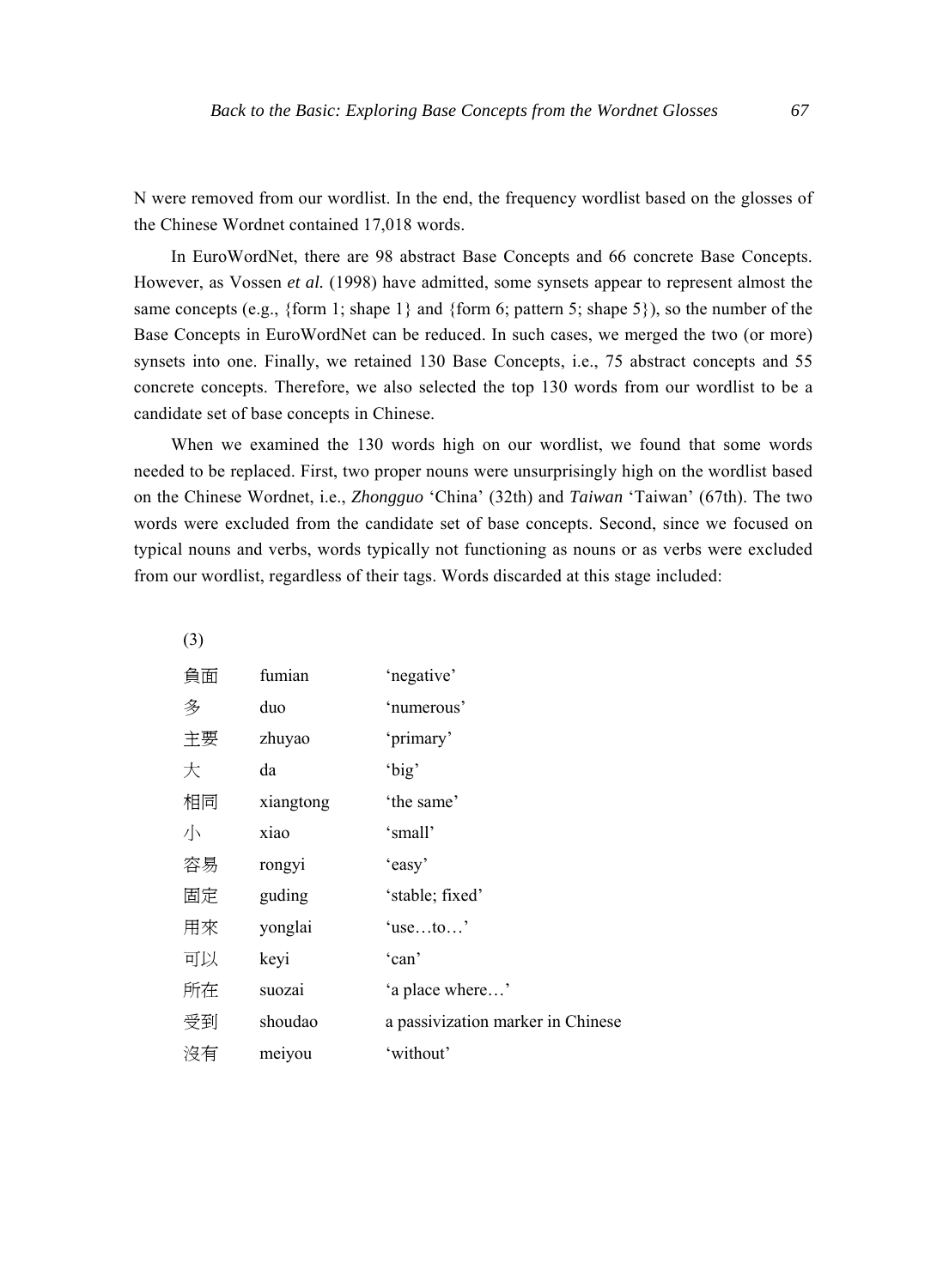In (3), words such as *da* and *xiao* usually function as adjectives, and *zhuyao* and *rongyi* can be adjectives or adverbs. The word *meiyou*, originally tagged as a noun, functions as a polarity operator rather than as a noun or as a verb.<sup>14</sup>

Another issue in the selection of the top 130 words from the glosses of the Chinese Wordnet was near-synonymy. For example, both *yong* 'use' and *shiyong* 'use' were high on our wordlist, and so were *wuti* 'object' and *wupin* 'object'. In deciding whether two words did represent the same concept, the present study counted on the Chinese Wordnet rather than on our own introspection or on further analyses. In the former case, *yong* 'use' and *shiyong* 'use' bear the relation of synonymy in the Chinese Wordnet. Therefore, the two words were considered to represent the same concept, and the frequencies of the two words were added together. In the latter case (i.e., *wuti* and *wupin*), the two words do not bear the relation of synonymy in the Chinese Wordnet. As a consequence, the two words were listed separately on our wordlist (cf. Table 1).

Finally, five words had two tags and were listed separately. They were *gaibian* 'change', *shiyong* 'use', *jisuan* 'calculate', *chansheng* 'produce, generate', and *fasheng* 'happen'. They are verbs in their literal sense, but they can be nominalized. For the five words, the frequencies of the verbal use and the nominal use were added together, and each word was listed only once in our wordlist since both the verbal use and the nominal use represent the same concept.

When words were excluded or merged with another word, another word immediately lower on the wordlist went up until we got 130 words. The final set of base concepts extracted from the glosses of the Chinese Wordnet on the basis of the frequencies will be presented and discussed in the following section.

職業 婦女: 有 固定 工作 的 女子。 zhiye funu you guding dongzuo de nuzi career woman have stable job DE female career woman: a female who has a stable job

In this example, *guding* is used to modify *gongzuo* 'job'. We decided to exclude *guding* because it functions neither as a typical noun nor as a typical verb, but typically functions as a modifier in the glosses of the Chinese Wordnet. Additionally, the tag automatically assigned to *guding* (i.e., Nv) is problematic.

<sup>&</sup>lt;sup>14</sup> In the glosses of the Chinese Wordnet, a typical context where *guding* occurs is as follows: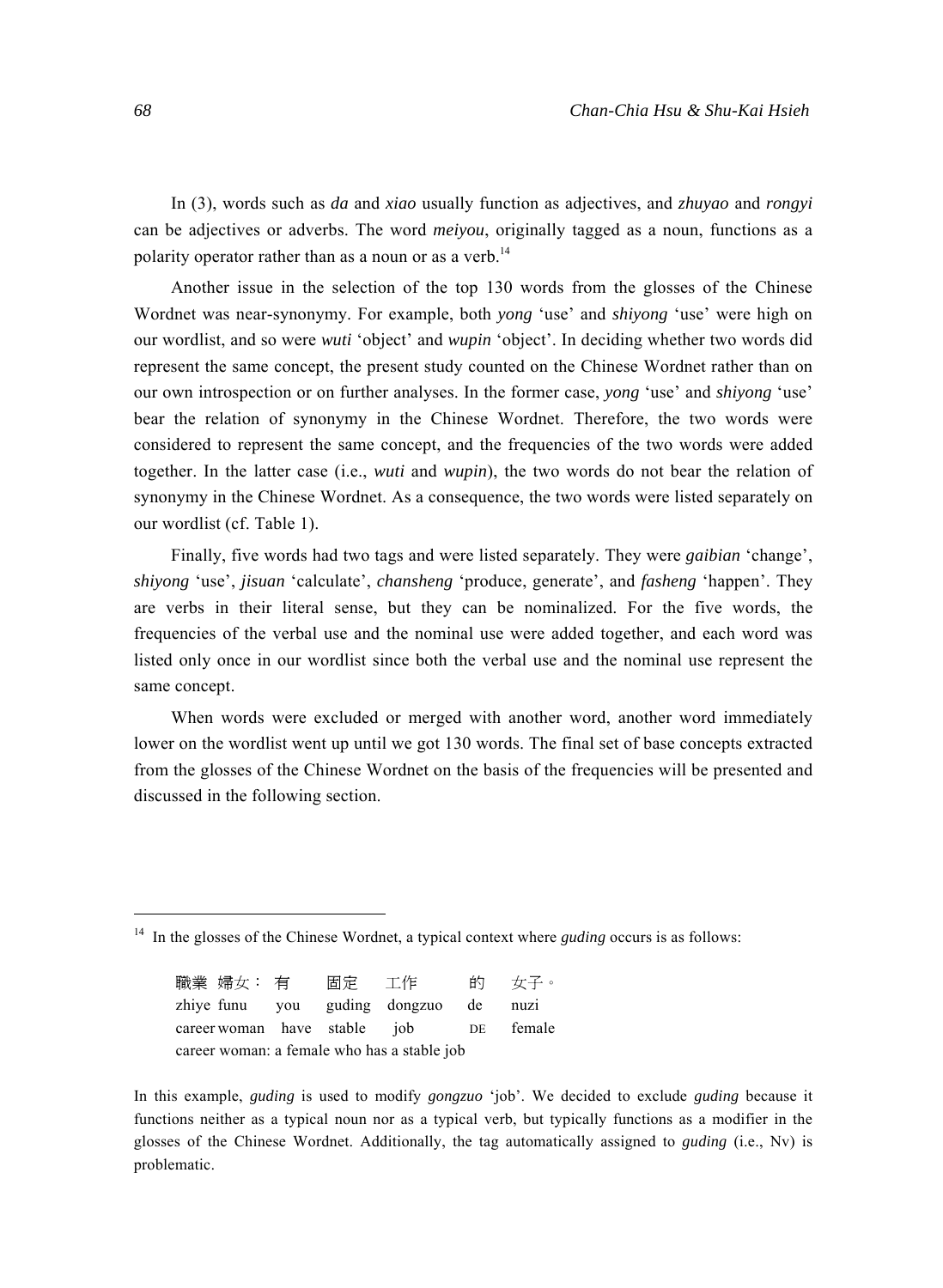# **4.2 Results**

By extracting words that occur frequently in the glosses of the Chinese Wordnet, we obtained a candidate set of words representing base concepts in Chinese. We attempted to map each word extracted in the present study to a Base Concept in EuroWordNet, either concrete or abstract. Note that if a word has no equivalent in the set of Base Concepts in EuroWordNet, we simply translated the word into English. Moreover, those without an equivalent in the set of Base Concepts in EuroWordNet were classified on the basis of their semantic characteristics. Table 1 summarizes the results. Following Table 1, each category will be presented.

| <b>CATEGORY</b> |                        | #   | $\frac{0}{0}$ |
|-----------------|------------------------|-----|---------------|
| match           | abstract               | 34  | 26.2%         |
|                 | concrete               | 24  | 18.5%         |
|                 | positions              | 7   | 5.4%          |
|                 | people                 | 6   | 4.6%          |
| non-match       | organizations          | 6   | 4.6%          |
|                 | measurement            | 5   | 3.8%          |
|                 | other (abstract) nouns | 28  | 21.5%         |
|                 | other abstract verbs   | 20  | 15.4%         |
| <b>TOTAL</b>    |                        | 130 | 100.0%        |

*Table 1. The distribution of base concepts extracted in the present study* 

z *Abstract concepts mapped to the Base Concepts of EuroWordNet* 

| Word                          | Freq. | Type     | Synset in EuroWordNet                                          |
|-------------------------------|-------|----------|----------------------------------------------------------------|
| 事件 shijian                    | 2837  | abstract | $\{$ event 1 $\}$                                              |
| 有 you;具有 juyou;<br>擁有 yongyou | 1930  | abstract | {have 12; have got 1; hold 19}                                 |
| 使 shi                         | 1293  | abstract | {cause 6; get 9; have 7; induce 2; make 12;<br>stimulate $3$ } |
| 為 wei                         | 1276  | abstract | {be 4; have the quality of being $1$ }                         |
| 單位 danwei                     | 1178  | abstract | {unit 6; unit of measurement $1$ }                             |
| 狀態 zhuangtai                  | 736   | abstract | {situation 4; state of affairs $1$ }                           |
| 時間 shijian                    | 722   | abstract | {time $1$ }                                                    |
| 方式 fangshi                    | 511   | abstract | {method 2}                                                     |
| 動作 dongzuo                    | 442   | abstract | { $action 1$ }                                                 |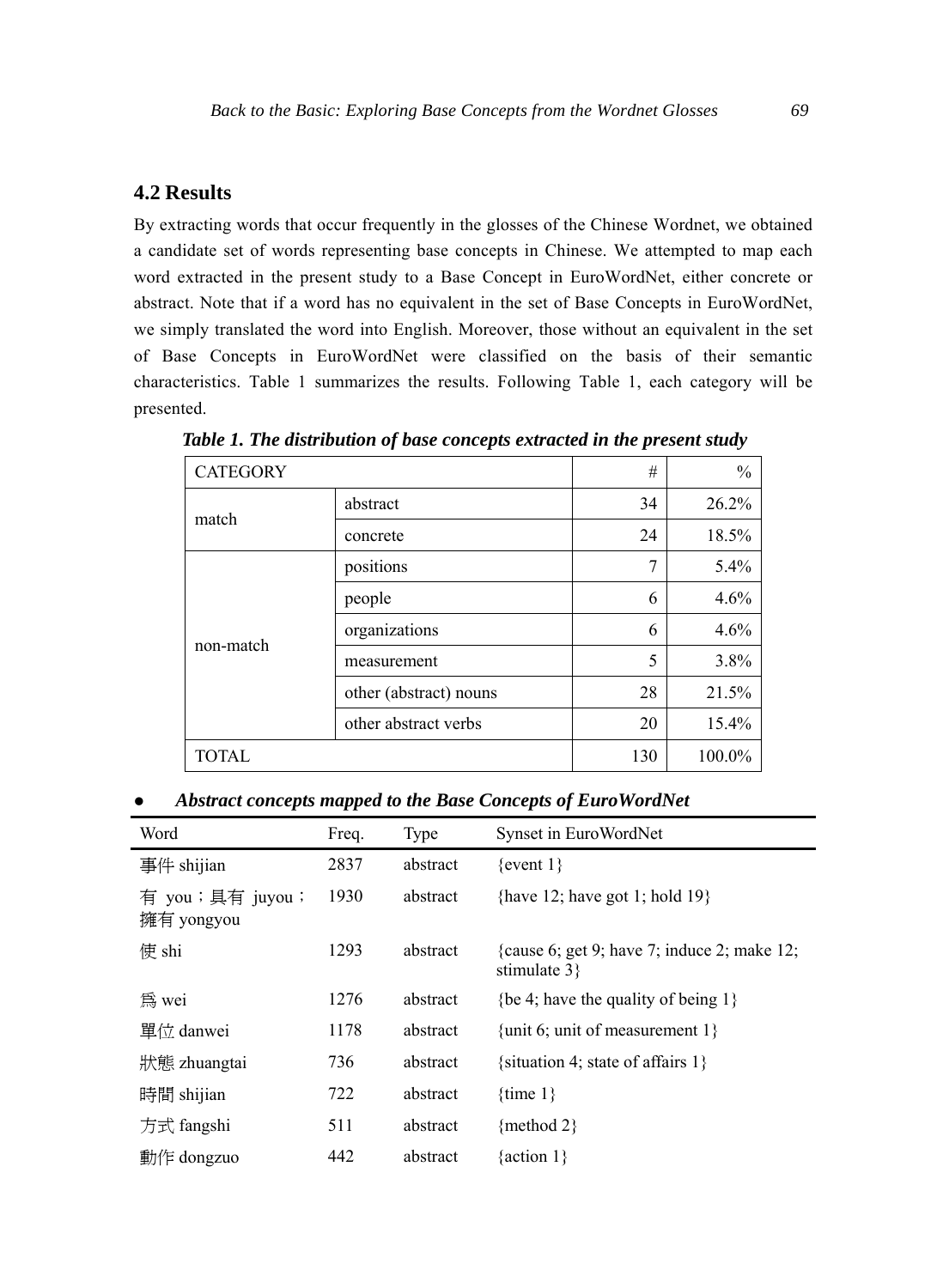| 活動 huodong    | 382 | abstract | {activity $1$ }                                                                                                           |
|---------------|-----|----------|---------------------------------------------------------------------------------------------------------------------------|
| 關係 guanxi     | 359 | abstract | {relation $1$ }                                                                                                           |
| 空間 kongjian   | 357 | abstract | {space $1$ }                                                                                                              |
| 方向 fangxiang  | 331 | abstract | {direction 7; way $8$ }                                                                                                   |
| 內容 neirong    | 317 | abstract | {cognitive content 1; content 2; mental<br>object $1$                                                                     |
| 改變 gaibian    | 316 | abstract | {change $11$ }                                                                                                            |
| 結果 jieguo     | 314 | abstract | {consequence 3; effect 4; outcome 2; result<br>3; upshot $1$ }                                                            |
| 做 zuo         | 314 | abstract | {act 12; do something 1; move 19; perform<br>an action 1; take a step 2; take action 1; take<br>measures 1; take steps 1) |
| 知識 zhishi     | 291 | abstract | {cognition 1; knowledge 1}                                                                                                |
| 訊息 xunxi      | 277 | abstract | {message 2; content 3; subject matter 1;<br>substance 4}                                                                  |
| 發展 fazhan     | 258 | abstract | {development 1}                                                                                                           |
| 特質 tezhi      | 219 | abstract | {quality $1$ }                                                                                                            |
| 運動 yundong    | 219 | abstract | {motion 5; movement $6$ }                                                                                                 |
| 情況 qingkuang  | 205 | abstract | {situation 4; state of affairs $1$ }                                                                                      |
| 形狀 xingzhuang | 204 | abstract | {form 1; shape $1$ }                                                                                                      |
| 能力 nengli     | 186 | abstract | {ability 2; power $3$ }                                                                                                   |
| 給 gei         | 179 | abstract | {furnish 1; provide 3; render 12; supply $6$ }                                                                            |
| 做出 zuochu     | 171 | abstract | {act 12; do something 1; move 19; perform<br>an action 1; take a step 2; take action 1; take<br>measures 1; take steps 1} |
| 態度 taidu      | 160 | abstract | {attitude 3; mental attitude 1}                                                                                           |
| 顏色 vanse      | 155 | abstract | {color 2; coloring $2$ }                                                                                                  |
| 方法 fangfa     | 153 | abstract | {method 2}                                                                                                                |
| 變化 bianhua    | 151 | abstract | {alter 2; change 12; vary $1$ }                                                                                           |
| 時段 shiduan    | 146 | abstract | {amount of time 1; period 3; period of time<br>1; time period $1$ }                                                       |
| 從事 congshi    | 143 | abstract | {act 12; do something 1; move 19; perform<br>an action 1; take a step 2; take action 1; take<br>measures 1; take steps 1} |
| 感覺 ganjue     | 139 | abstract | {feeling $1$ }                                                                                                            |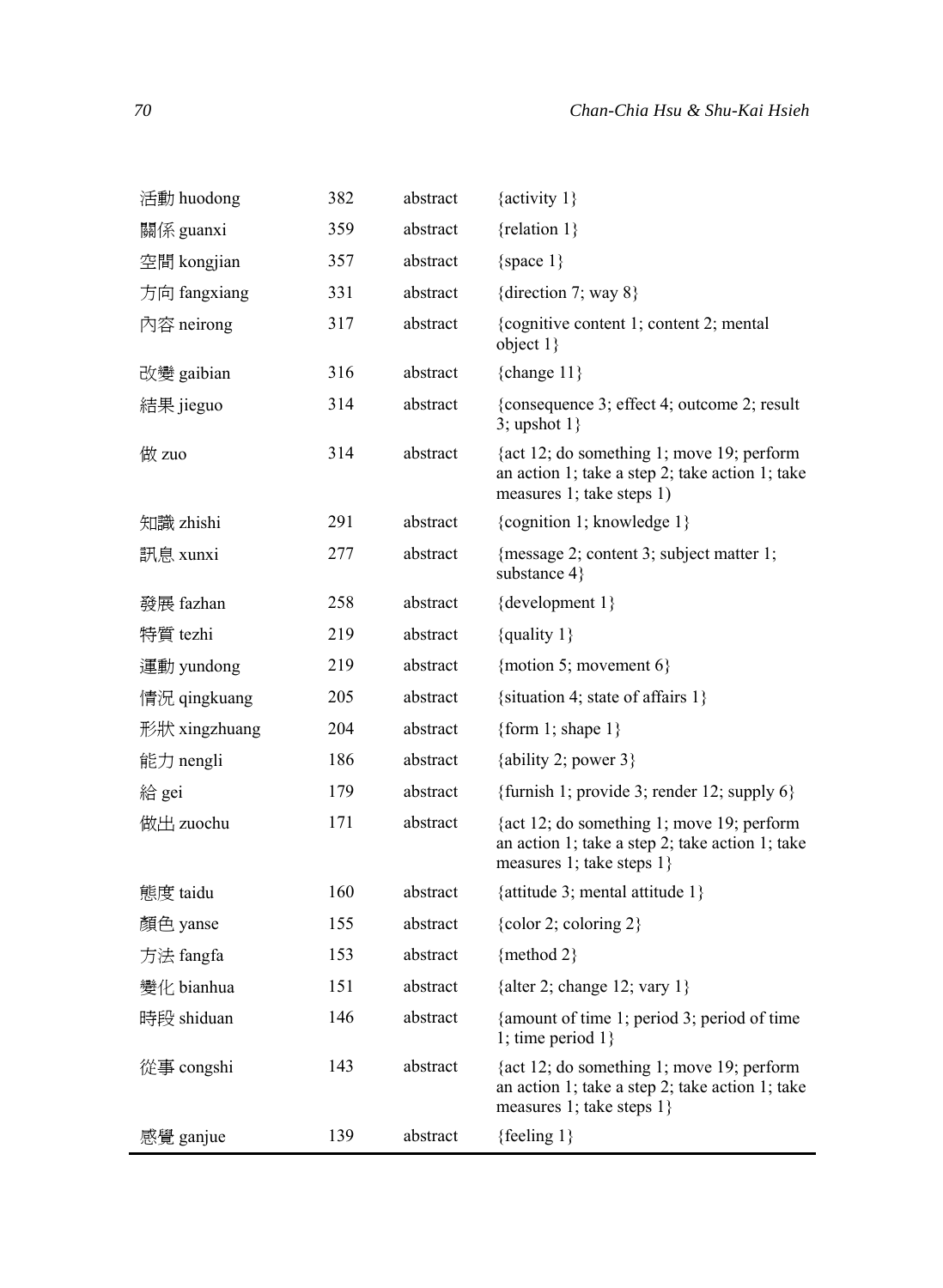| Word          | Freq. | Type     | Synset in EuroWordNet                                                    |
|---------------|-------|----------|--------------------------------------------------------------------------|
| 物體 wuti       | 1382  | concrete | {inanimate object 1; object 1; physical<br>object $1\}$                  |
| $\lambda$ ren | 1353  | concrete | {human 1; individual 1; mortal 1; person 1;<br>someone 1; soul 1}        |
| 位置 weizhi     | 598   | concrete | {location 1}                                                             |
| 物品 wupin      | 521   | concrete | {inanimate object 1; object 1; physical<br>object $1\}$                  |
| 動物 dongwu     | 518   | concrete | {animal 1; animate being 1; beast 1; brute<br>1; creature 1; fauna $1$ } |
| 建築物 jianzhuwu | 511   | concrete | {building 3; edifice $1$ }                                               |
| 身體 shenti     | 413   | concrete | {body 3; organic structure 1; physical<br>structure $1$ }                |
| 部份 bufen      | 369   | concrete | {part 3; portion $2$ }                                                   |
| 數量 shuliang   | 369   | concrete | {amount 1; measure 1; quantity 1; quantum<br>$1\}$                       |
| 地方 difang     | 336   | concrete | {place 13; spot 10; topographic point $1$ }                              |
| 表面 biaomian   | 329   | concrete | {surface $1$ }                                                           |
| 地點 didian     | 315   | concrete | {location $1$ }                                                          |
| 團體 tuanti     | 256   | concrete | {group 1; grouping $1$ }                                                 |
| 植物 zhiwu      | 235   | concrete | {flora 1; plant 1; plant life 1}                                         |
| 金錢 jingqian   | 232   | concrete | {money $2$ }                                                             |
| 文字 wunzi      | 226   | concrete | $\{word 1\}$                                                             |
| 食物 shiwu      | 213   | concrete | {food 1; nutrient $1$ }                                                  |
| 部位 bufen      | 206   | concrete | {part 3; portion $2$ }                                                   |
| 物質 wuzhi      | 197   | concrete | {matter 1; substance $1$ }                                               |
| 作品 zuopin     | 170   | concrete | {creation 3}                                                             |
| 液體 yiti       | 158   | concrete | {liquid $4$ }                                                            |
| 區 qu          | 158   | concrete | {part 9; region $2$ }                                                    |
| 物 wu          | 153   | concrete | {inanimate object 1; object 1; physical<br>object $1\}$                  |
| 裝置 zhuangzhi  | 146   | concrete | {device $2$ }                                                            |

z *Concrete concepts mapped to the Base Concepts of EuroWordNet*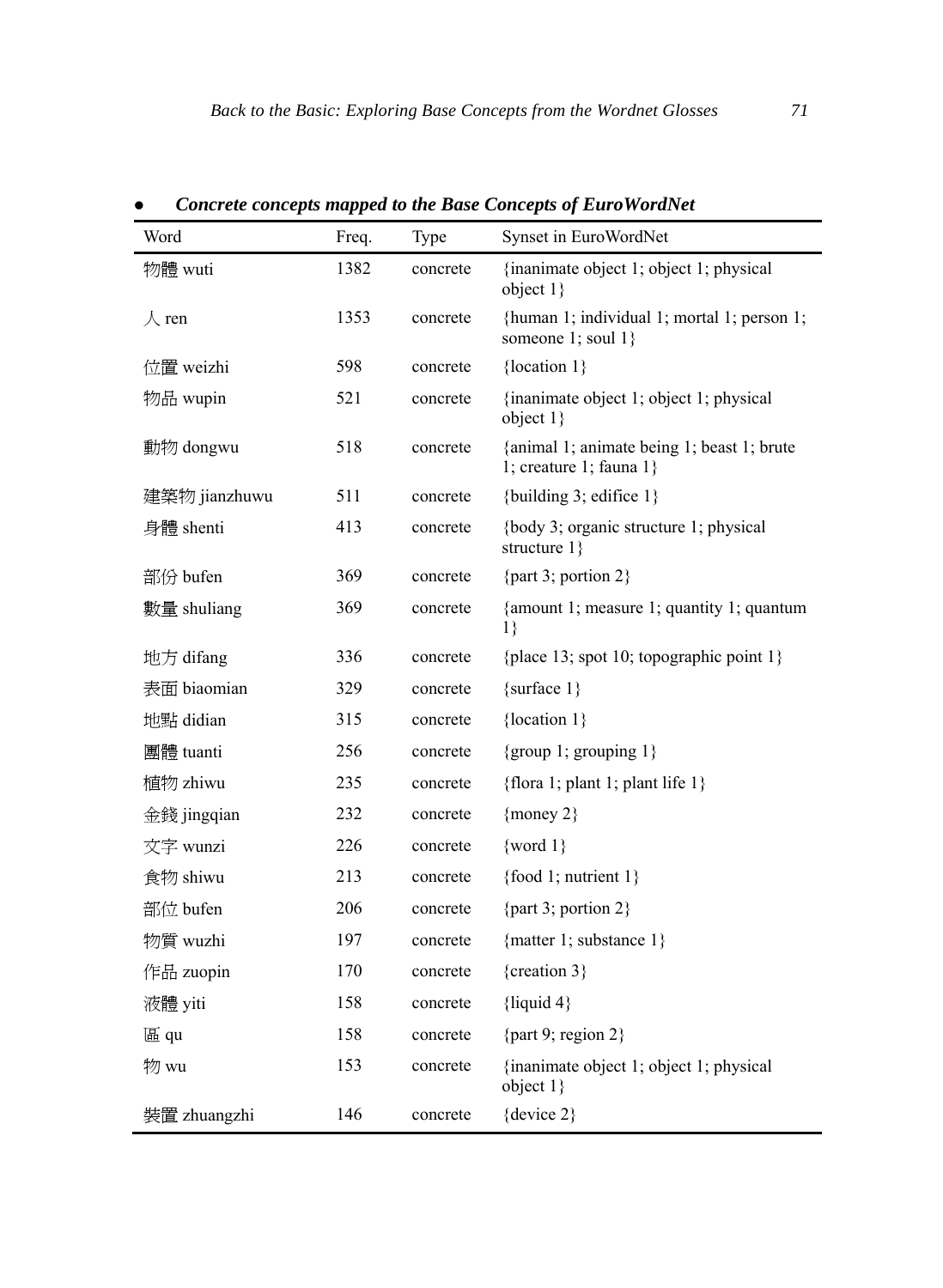| Word                    | Freq. | Translation   |
|-------------------------|-------|---------------|
| 中<br>zhong              | 1764  | middle        |
| $\pm$ shang             | 573   | up            |
| 後 hou                   | 277   | back; behind  |
| 內 nei                   | 277   | inside        |
| 以上 yishang              | 243   | above         |
| $\overline{\Gamma}$ xia | 192   | down          |
| 正面 zhengmian            | 155   | front, facade |

The seven words do not have an equivalent in the set of Base Concepts of EuroWordNet though their potential hypernyms such as *weizhi* and *difang* can be mapped to synsets such as  ${local 1}$  and  ${place 13; spot 10; topographic point 1}$ . We suggest that the seven concepts may be regarded as a set of basic locative concepts in Chinese. Generally, the set exhibits a degree of symmetry in the sense that some words (i.e., *shang* and *xia*; *zhengmian* and *hou*) form pairs.

It is noted that the word *yishang* is ambiguous. It can mean 'above' or 'more than', and the latter sense is not locative. However, since we assume that the 'more than' sense might metaphorically derive from the 'above' sense, *yishang* is assigned to the present category.

| Word       | Freq. | Translation     |
|------------|-------|-----------------|
| 姓 xing     | 1025  | name            |
| 他人 taren   | 685   | others          |
| 自己 ziji    | 386   | self            |
| 女子 nuzi    | 174   | woman           |
| 對方 duifang | 170   | the other party |
| 男子 nanzi   | 164   | man             |

Though *ren* 'human' can be mapped to the synset {human 1; individual 1; mortal 1; person 1; someone 1; soul  $1$ , in the candidate set of base concepts in Chinese are still some other words that denote people. As in the set of locative words, this set also exhibits a degree of symmetry (i.e., the self/other distinction: *taren/duifang* and *ziji*; the gender distinction: *nanzi* and *nuzi*). Such distinctions appear to be basic, and that is captured in our experiment.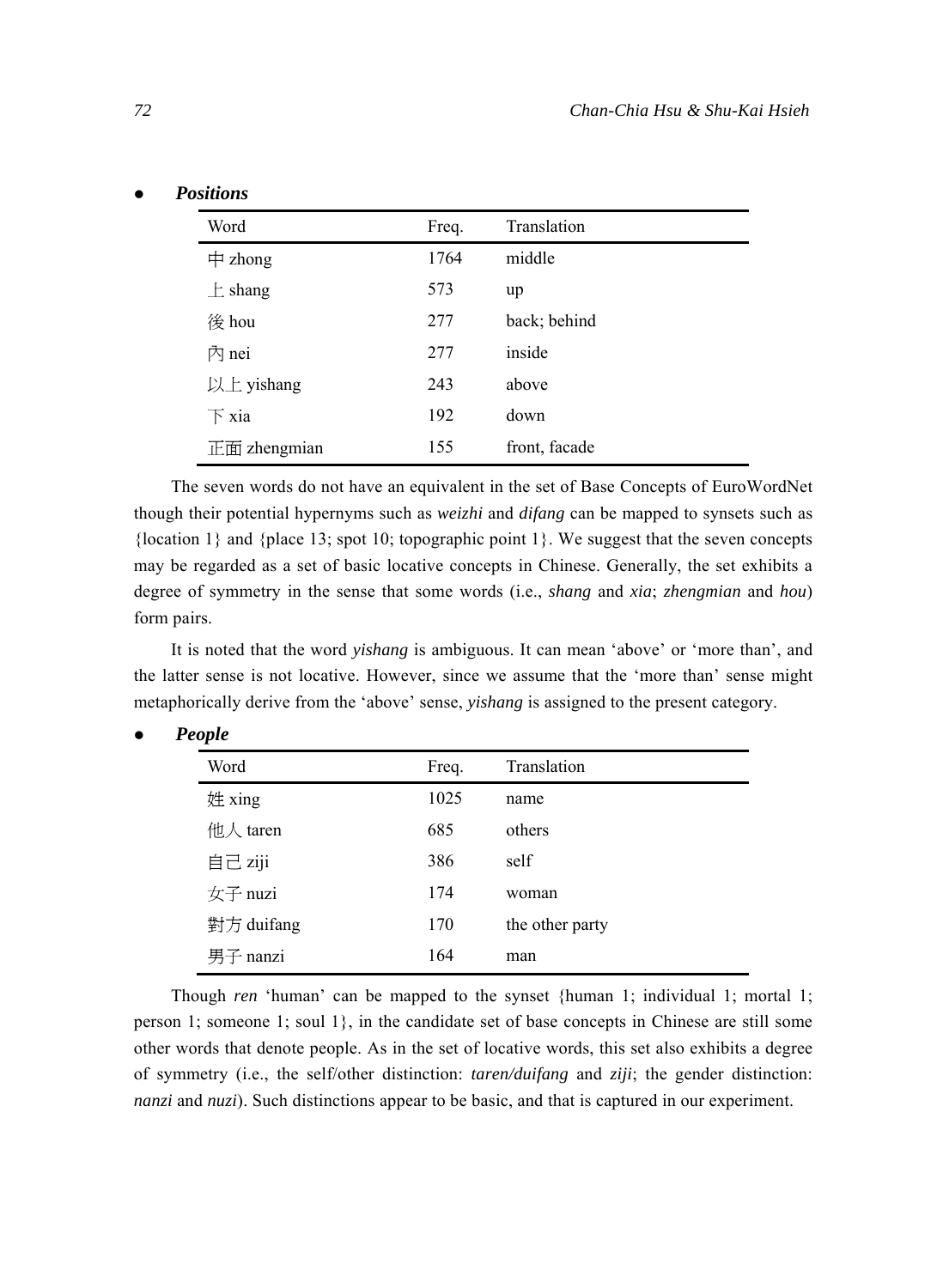| Word       | Freq. | Translation  |
|------------|-------|--------------|
| 機構 jigou   | 314   | institute    |
| 國家 guojia  | 264   | country      |
| 政府 zhengfu | 261   | government   |
| 組織 zuzhi   | 256   | organization |
| 大學 daxue   | 221   | university   |
| 學校 xuexiao | 140   | school       |
|            |       |              |

#### z *Organizations*

Our method extracted more words denoting organizations and institutes than the EuroWordNet project. However, some words extracted in our experiment are not hierarchically high. For example, *daxue* is just a subcategory of the educational institute.

| <b>Measurement</b> |  |
|--------------------|--|
|--------------------|--|

| Word             | Freq. | Translation    |
|------------------|-------|----------------|
| $\rightarrow$ yi | 1264  | one            |
| 計算 jisuan        | 747   | calculate      |
| 兩 liang          | 541   | two            |
| 個 ge             | 918   | a measure word |
| 種 zhong          | 404   | kind, type     |

Measurement is an important dimension of semantic primitives. Wierzbicka (1996:44-47) has identified a few quantifiers as semantic primitives. Our experiment identified five words that are not included in the Base Concepts of EuroWordNet: *yi* and *liang* are quantifiers, and both are also identified in Wierzbicka (1996) (i.e., ONE and TWO); *ge* and *zhong* are common classifiers in Chinese; *jisuan* is a typical verb in the measurement domain.

We could further categorize the remaining 28 nouns that are not in the set of Base Concepts of EuroWordNet but were extracted in our design. However, that would be of no more significance than creating a miscellaneous category like this, for the remaining subcategories might contain as few as one or two members. For instance, we could create a category for perception, which is intuitively an important dimension. However, in the present study, a category for perception may include no more than *shengyin* and *wundu*.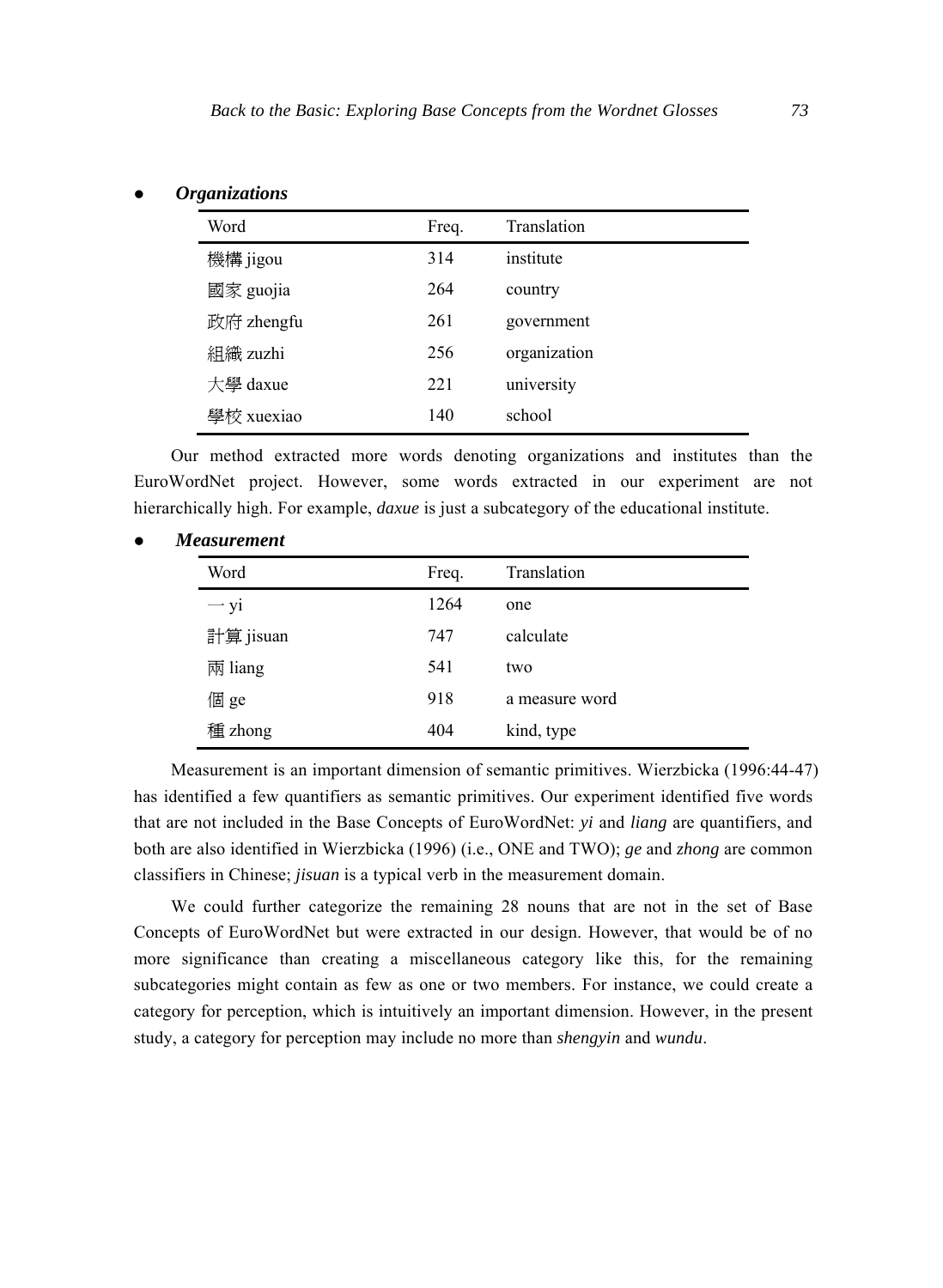|  | Other (abstract) nouns |  |
|--|------------------------|--|
|--|------------------------|--|

| Word             | Freq. | Translation          |
|------------------|-------|----------------------|
| 對象 duixiang      | 5322  | object; target       |
| 事物 shiwu         | 797   | event; object        |
| 範圍 fanwei        | 525   | range                |
| 程度 chengdu       | 481   | extent, degree       |
| 其他 qita          | 454   | other                |
| 行為 xingwei       | 393   | behavior             |
| 者 zhe            | 334   | someone; something   |
| 事 shi;事情 shiqing | 330   | thing; job; business |
| 聲音 shengyin      | 329   | sound; voice         |
| 工具 gongju        | 280   | tool                 |
| 條件 tiaojian      | 252   | condition            |
| 不同 butong        | 233   | difference           |
| 標準 biaozhun      | 228   | standard             |
| 文化 wenhua        | 209   | culture              |
| 功能 gongneng      | 184   | function             |
| 目標 mubiao        | 177   | goal                 |
| 古代 gudai         | 177   | ancient times        |
| 系統 xitong        | 170   | system               |
| 參考點 cankaodian   | 169   | reference point      |
| 目的 mudi          | 163   | purpose              |
| 領域 lingyu        | 161   | field, domain        |
| 西元 xiyuan        | 154   | A.D.                 |
| 情緒 qingxu        | 152   | emotion              |
| 生物 shengwu       | 149   | creature             |
| 心理 xinli         | 145   | mentality            |
| 地位 diwei         | 143   | status               |
| 溫度 wendu         | 140   | temperature          |
| 過程 guocheng      | 138   | process              |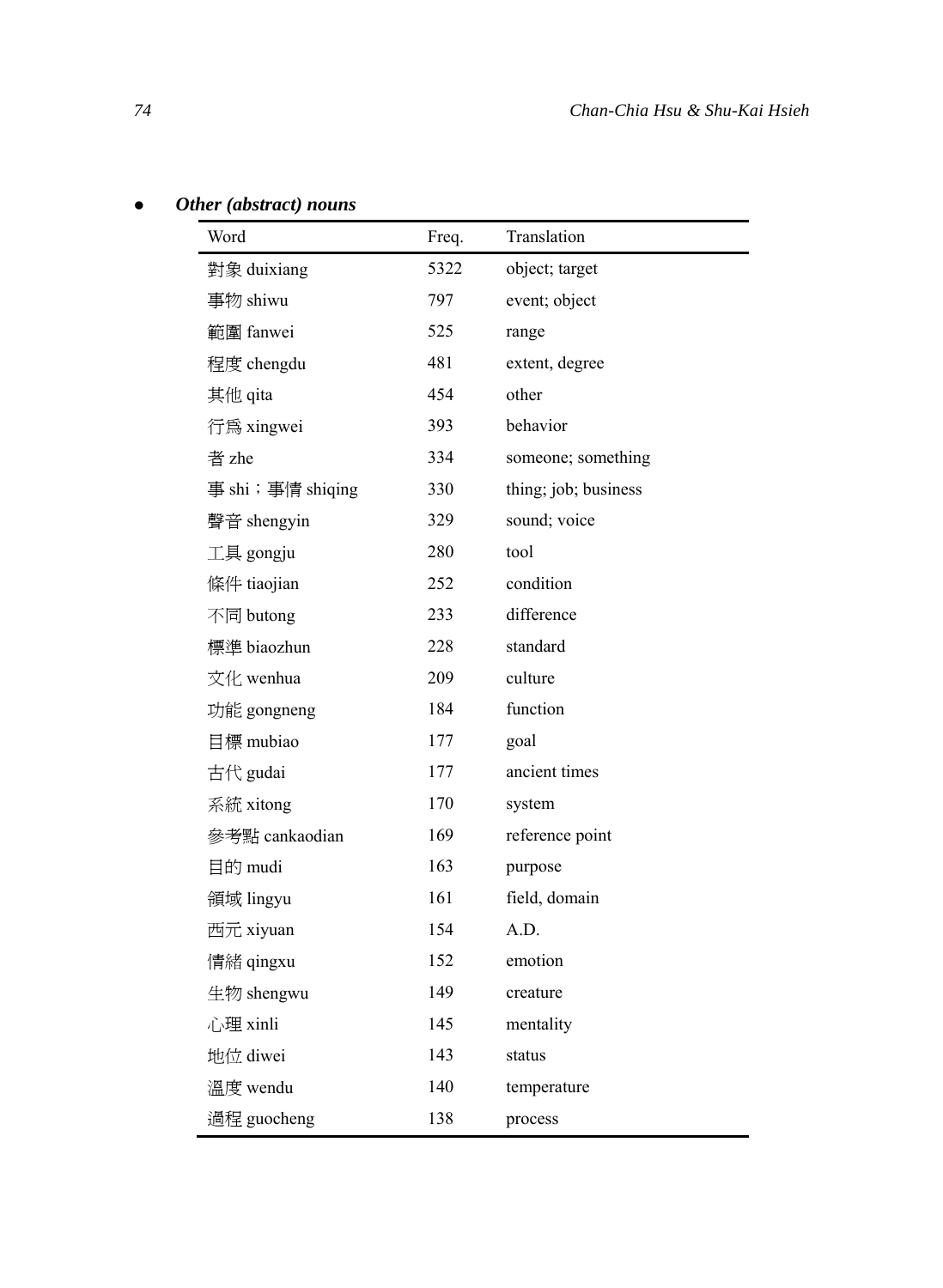Almost all of the members in this category are abstract concepts. The only exception is *shengwu*. Its literal translation would be "creature", so *shengwu* can seemingly be mapped to the synset {animal 1; animate being 1; beast 1; brute 1; creature 1; fauna 1}. Actually, the two concepts are not the same. In English, *creature* refers to a living organism that can move voluntarily, as the gloss in WordNet states. On the other hand, *shengwu* in Chinese refers to any living organism, whether it can move voluntarily or not. Therefore, we decided not to map the two concepts together.

| Word                   | Freq. | Translation   |
|------------------------|-------|---------------|
| 進行 jinxing             | 940   | proceed       |
| 用 yong;使用 shiyong      | 723   | use           |
| 發生 fasheng             | 539   | happen, occur |
| 產生 chansheng           | 458   | produce       |
| 位於 weiyu               | 333   | be located    |
| 達到 dadao               | 311   | achieve       |
| 製成 zhicheng            | 308   | be made into  |
| 得到 dedao               | 294   | get           |
| 感到 gandao              | 244   | feel          |
| 影響 yingxiang           | 234   | influence     |
| 移動 yidong              | 234   | move          |
| 預期 yuqi                | 225   | expect        |
| 接受 jieshou             | 200   | accept        |
| 開始 kaishi              | 187   | start         |
| 取得 qude                | 184   | gain          |
| 超過 chaoguo             | 167   | exceed        |
| 失去 shiqu               | 161   | lose          |
| 發出 fachu               | 155   | give off      |
| 作為 zuowei              | 150   | serve as      |
| $\perp$ / $\#$ gongzuo | 147   | work (v.)     |

### z *Other (abstract) verbs*

For a similar reason as in the case of nouns, a miscellaneous category is also created for the remaining 20 verbs. Additionally, as in the case of nouns, all the verbs here represent abstract concepts.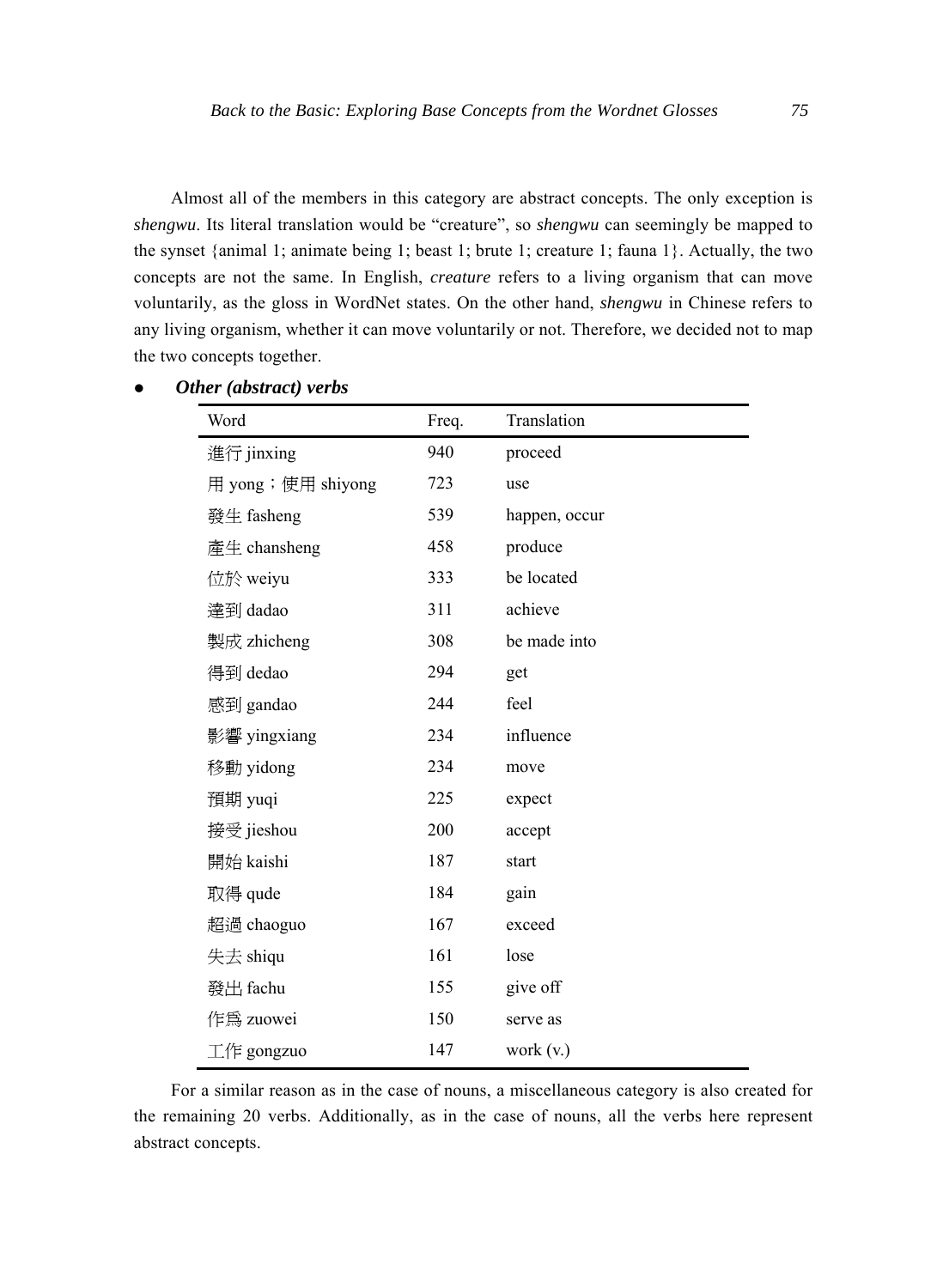# **5. Discussion**

Generally, as Table 1 shows, 72 words (55.4%) extracted from the glosses of the Chinese Wordnet have no equivalent in the set of Base Concepts in EuroWordNet. This suggests that our gloss-based approach can yield a very different set of base concepts from the set in EuroWordNet.

On the one hand, the 58 words that were identified in our experiment and could be mapped to an equivalent in EuroWordNet may be considered to represent concepts at the core of the mental landscape. These concepts can be singled out by different approaches, and they are prominent not only in the languages in EuroWordNet but also in Chinese. Therefore, the concepts represented by the 58 words may be regarded as basic in the mind.

On the other hand, words that were identified in our experiment but could not be mapped to any equivalent in EuroWordNet also reflect a certain degree of basicness in the mind. Like the Base Concepts in EuroWordNet, most of them are abstract and represent concepts hierarchically higher than basic level categories (cf. Section 2). Additionally, many of them (e.g., *chengdu* 'extent', *fanwei* 'range') are like basic domains (cf. Section 2), exhibiting a high degree of inclusiveness. Nevertheless, our gloss-based approach did obtain a few words representing sister concepts that are hierarchically lower, such as *shang*/*xia* 'up/down' and *nanzi*/*nuzi* 'male/female'.

In effect, it is natural that base concept sets vary from approach to approach. The number of the concepts in the lexicon is considerably larger than the number of base concepts. Take the present study for example. There are 17,018 candidate words in our frequency wordlist, and we only identify 130 words as potential base concepts in Chinese. The potential base concepts scatter around the mental lexicon; when we take a different perspective, adopt a different method, and have a different focus, we are very likely to extract a completely different set of concepts. That is why a study like the present one is of great significance. To really touch on the basic core of the mental landscape, we need to try a wide variety of approaches. Concepts surviving in different approaches can be seen as basic in the mind. On the other hand, since the pool is always much larger than the target set, concepts identified only by a certain approach are still significant rather than random and can reflect a certain extent of basicness from a certain perspective.

The limitations of this study are as follows. First, the design of EuroWordNet and the Chinese Wordnet is a key concern in the present study. As Vossen *et al.* (1998) admit, the data of some local wordnets were not well-structured when the base concepts were selected from each of the local wordnets. Also, the coverage of the Chinese Wordnet may not be comprehensive enough, for the project starts with words with a mid frequency. When EuroWordNet and the Chinese Wordnet are further updated, the resulting sets of base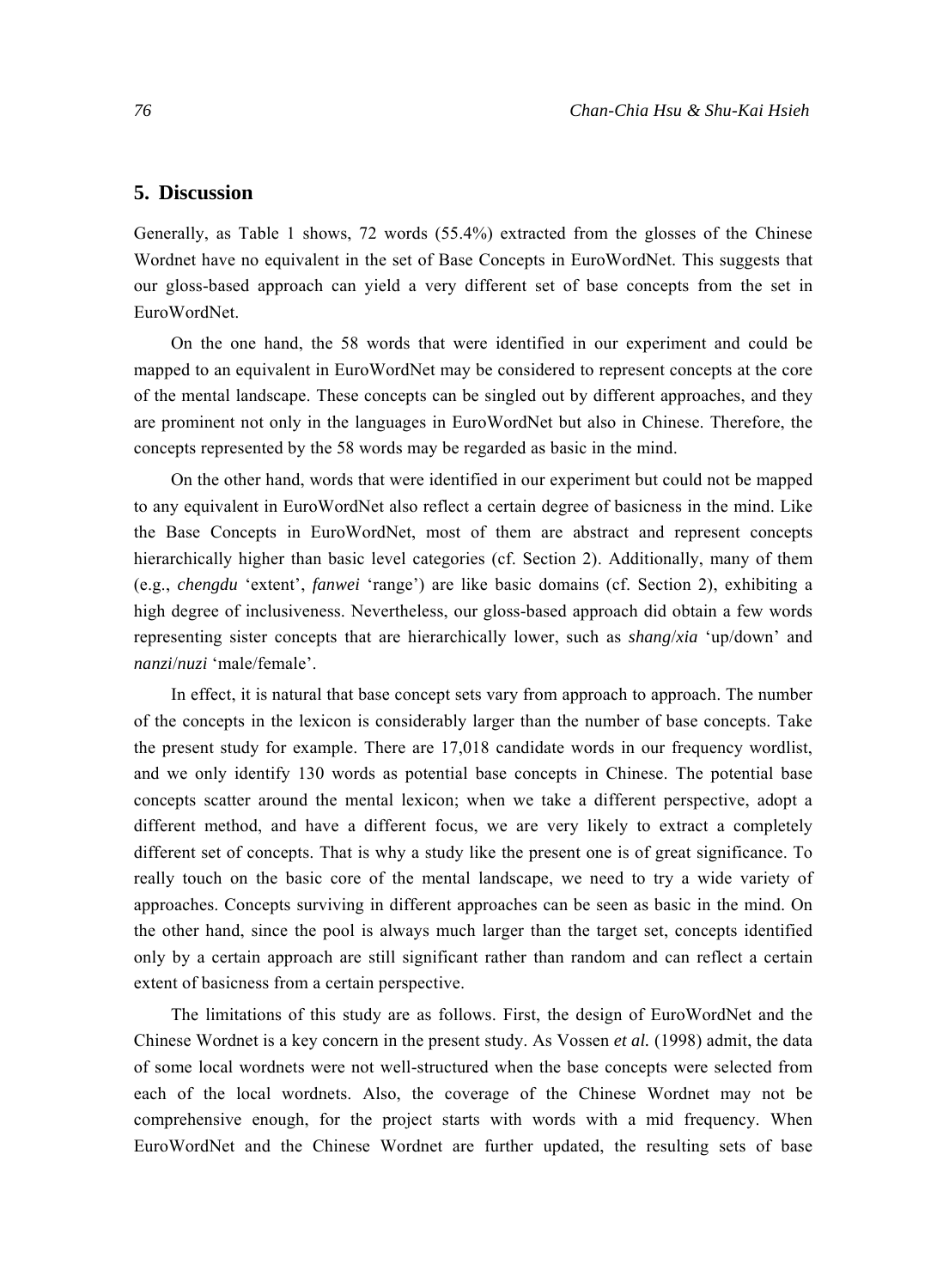concepts and their comparison may give a different picture accordingly. Second, the gloss language is an issue in a gloss-based study like the present one. As a matter of fact, many words in our frequency wordlist have a low frequency, and many of such words can be replaced by other words with a higher frequency (An, 2009:172-182). If that is done, there will be fewer words in our wordlist, and the frequencies of some words will become higher. Therefore, a different set of base concepts in Chinese could be yielded.

Intriguingly, our method identified 58 words that could be mapped to an equivalent in EuroWordNet. This number is exactly the same as that of Goddard's (2002:14) "atoms of meaning". Additionally, this number is not far from that of the *SuperSenses* in WordNet (i.e., 48). Though the contents of the sets vary from approach to approach and need further examination, there appears to exist a certain range regarding the number of base concepts in the lexicon.

Alternatively, in previous research, the most commonly used words are determined by word occurrence frequency, but frequency is heavily dependent on the corpus selected. If the corpus is not large enough, or not balanced, the result will not be accurate enough. Recent developments of *distributional models* in semantics have shown success in this aspect. For example, Zhang *et al.* (2004) propose a metric for the distribution of words in a corpus. This will be left for future research.

# **6. Conclusion**

Identifying the basic words that represent the core concepts is a crucial issue in lexicography, psycholinguistics, and language pedagogy. Recent NLP applications as well as ontologies also recognize the urgent need for the methodology for extracting and measuring the core concepts. In this paper, we have illustrated how glosses in a wordnet can be used to extract base concepts and provide evidence for basic conceptual underpinnings.

There is scope for the research to be extended in the direction of empirically-grounded evaluation of the results. We are also interested in putting the analysis in the contexts of multilingual wordnets. These are left as items for our future studies.

#### **Acknowledgments**

We would like to express our gratitude to Chih-Yao Lee for his technical support in the data analysis. Our gratitude is also extended to the reviewers for their insightful suggestions. Our appreciation also goes out to Harvey Hsin-chang Ho for his meticulous reading of the entire manuscript and his suggestions for its improvement. However, any weaknesses that remain are our own.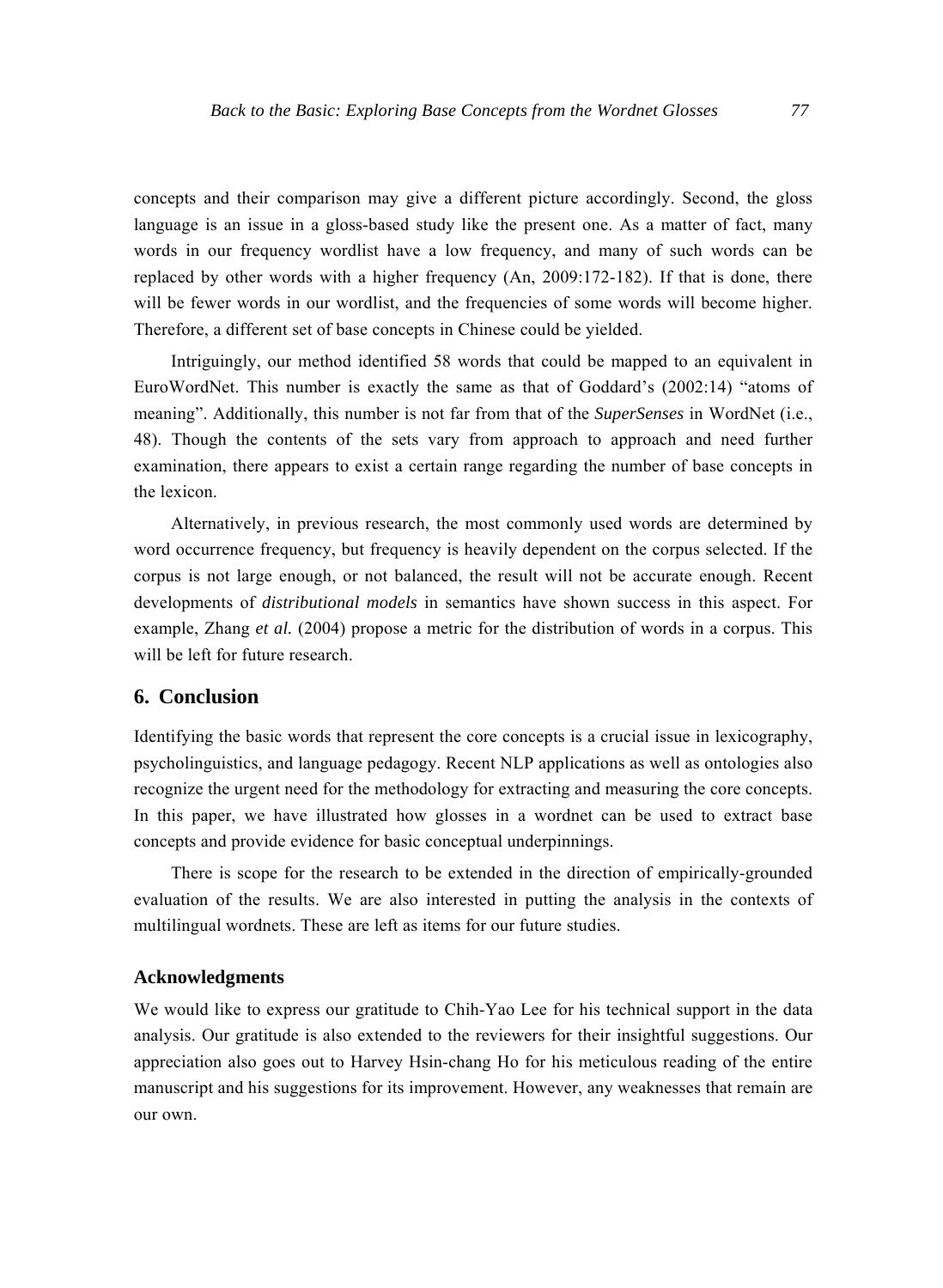# **References**

- An, H.-L. (2009). *Studies of Chinese Gloss Language: Theories and Applications*. Shanghai: Xuelin. (安華林。《漢語釋義元語言:理論與應用研究》。上海:學林出版社。)
- Atkins, B. T. S., & Rundell, M. (2008). *The Oxford Guide to Practical Lexicography*. Oxford: Oxford University Press.
- Atserias, J., Villarejo, L., Rigau, G., Salgado, J. G., & Unibertsitatea, E. H. (2003). Integrating and porting knowledge across languages. In *Proceeding of Recent Advances in Natural Language Processing*, 31-37.
- Bernard, L. L. (1941). The definition of definition. *Social Forces*, 19, 500-510.
- Cristea, D., Puscasu, G., Postolache, O., Galiotou, E., Grigoriadou, M., Charcharidou, A., Papakitsos, E., Selimis, S., Stamou, S., Krstev, C., Pavlovic-Lazetic, G., Obradovic, I., Vitas, D., Cetinoglu, O., Tufis, D., Pala, K., Pavelek, T., Smrz, P., Koeva, S., & Totkov, G. (2002). *Definition of the Local Base Concepts and Their Mapping with the ILI Records*. Deliverable D.4.1, WP4, BalkaNet, IST-2000-29388.
- Cruse, A. (1977). The pragmatics of lexical specificity. *Journal of Linguistics*, 13, 153-164.
- Cruse, A. (2000). *Meaning in Language: An Introduction to Semantics and Pragmatics*. Oxford: Oxford University Press.
- Cumming, G., Cropp, S., & Sussex, R. (1994). On-line lexical resources for language learners: Assessment of some approaches to word formation. *System*, 22, 369-377.
- Dolch, E. W. (1936). A basic sight vocabulary. *The Elementary School Journal*, 36, 456-460.
- Gates, A. I. (1926). *A Reading Vocabulary for the Primary Grades*. New York: Teachers College, Columbia University.
- Goddard, C. (2002). The search for the shared semantic core of all languages. *Meaning and Universal Grammar: Theory and Empirical Findings* (Vol. I), ed. by C. Goddard & A. Wierzbicka, 5-40. Amsterdam: John Benjamins. 5-40.
- Gruber, T. R. (1995). Toward principles for the design of ontologies used for knowledge sharing. *International Journal of Human-Computer Studies*, 43, 907-928.
- Hindmarsh, R. (1980). *Cambridge English Lexicon*. Cambridge: Cambridge University Press.
- Huang, C.-R. (2008). *Principles of Distinguishing and Describing Word Senses in Chinese* (5<sup>th</sup> ed.). Taipei: Academia Sinica. (黃居仁。《意義與詞義》系列《中文詞彙意義的區辨 與描述原則》第五版。臺北:中央研究院。)
- Izquierdo, R., Suárez, A., & Rigau, G. (2008). Exploring the automatic selection of basic level concepts. In *Proceedings of the International Conference on Recent Advances on Natural Language Processing*.
- Jarrar, M. (2006). Towards the notion of gloss, and the adoption of linguistic resources in formal ontology engineering. In *Proceedings of the 15th International World Wide Web Conference*, 497-503.
- Kulkarni, M., Kulkarni, I., Dangarikar, C., & Bhattacharyya, P. (2010). Gloss in sanskrit wordnet. *Sanskrit Computational Linguistics*, 6465, 190-197.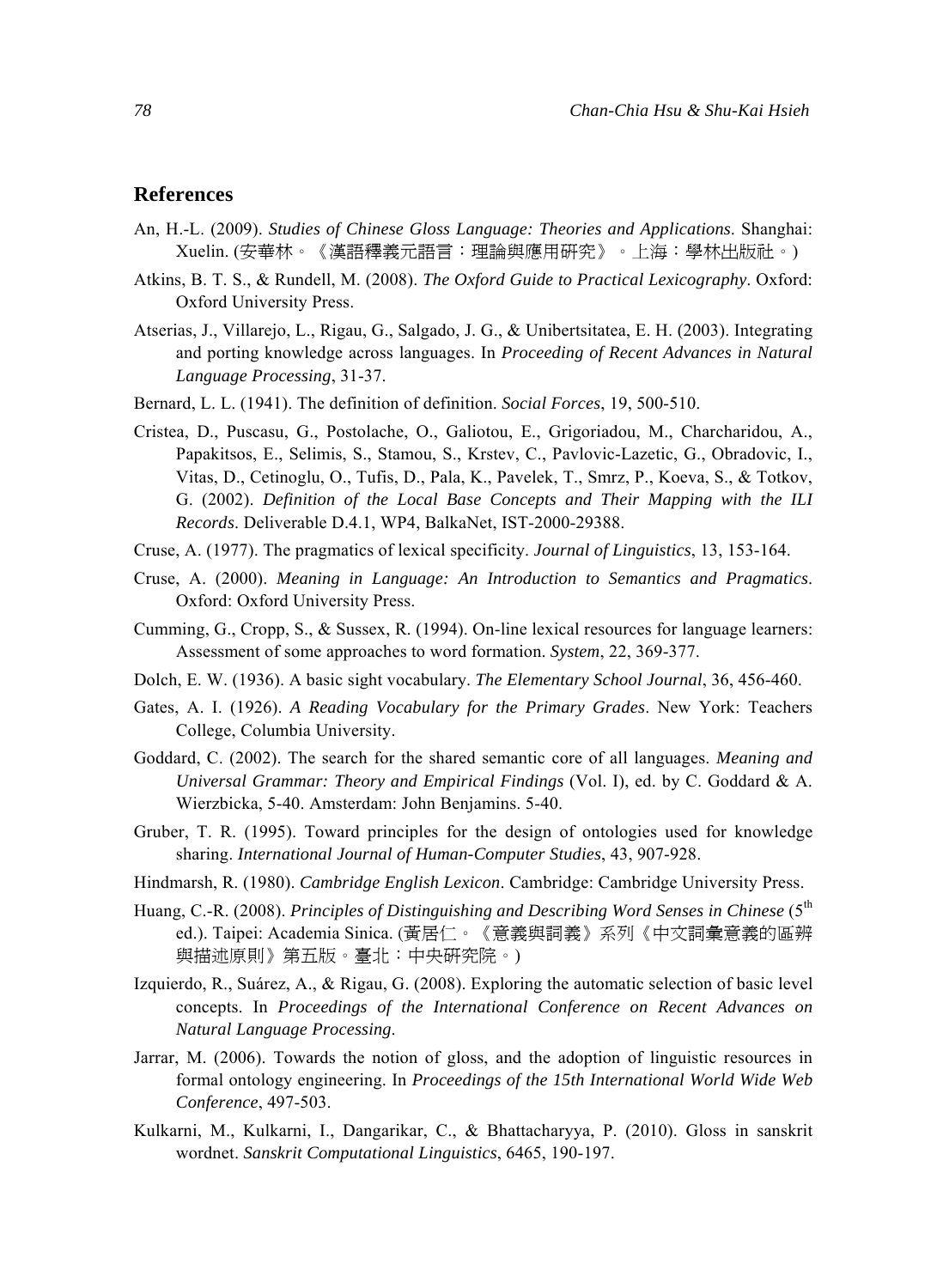- Landau, S. I. (2001). *Dictionaries: The Art and Craft of Lexicography* (2<sup>nd</sup> ed.). Cambridge: Cambridge University Press.
- Langacker, R. W. (1987). *Foundations of Cognitive Grammar* (Vol. I). Stanford: Stanford University Press.
- Lee, D. Y. W. (2001). Defining core vocabulary and tracking its distribution across spoken and written genres. *Journal of English Linguistics*, 29, 250-278.
- Lew, R., & Dziemianko, A. (2006). A new type of folk-inspired definition in English monolingual learners' dictionaries and its usefulness for conveying syntactic information. *International Journal of Lexicography*, 19, 225-242.
- Lin, S.-Y. (2010). *A Computational Study of the Basic Level Nouns in English*. Unpublished doctoral dissertation, National Taiwan Normal University.
- McCarthy, M. J. (1999). What constitutes a basic vocabulary for spoken communication? *Studies in English Language and Literature*, 1, 233-249.
- McCarthy, M. J., & O'Dell, F. (1999). *English Vocabulary in Use: Elementary.* Cambridge: Cambridge University Press.
- Miller, G. A., Beckwith, R., Fellbaum, C., Gross, D., & Miller, K. J. (1990). Introduction to WordNet: An on-line lexical database. *International Journal of Lexicography*, 3, 235-244.
- Ogden, C. K. (1930). *Basic English: A General Introduction with Rules and Grammar*. London: Paul Treber.
- Portner, P. H. (2005). *What Is Meaning? Fundamentals of Formal Semantics*. Malden: Blackwell.
- Riemer, N. (2006). Reductive paraphrase and meaning: A critique of Wierzbickian semantics. *Linguistics and Philosophy*, 29, 347-379.
- Riemer, N. (2010). *Introducing Semantics*. Cambridge: Cambridge University Press.
- Rosch, E., Mervis, C., Gray, W., Johnson, D., & Boyes-Braem, P. (1976). Basic objects in natural categories. *Cognitive Psychology*, 8, 382-439.
- Ungerer, F., & Schmid, H. J. (2006). *An Introduction to Cognitive Linguistics*. New York: Longman.
- Vossen, P., Bloksma, L., Rodriguez, H., Climent, S., Calzolari, N., Roventini, A., Bertagna, F., Alonge, A., & Peters, W. (1998). *The EuroWordNet Base Concepts and Top-Ontology*. Deliverable D017D034D036 EuroWordNet LE2-4003.
- West, M. (1953). *A General Service List of English Words*. London: Longman.
- Wheeler, H. E., & Howell, E. A. (1930). A first-grade vocabulary study. *The Elementary School Journal*, 31, 52-60
- Wierzbicka, A. (1972). *Semantic Primitives*. (Translated by A. Wierzbicka & J. Besemeres) Frankfurt: Athenäum Verlag.
- Wierzbicka, A. (1996). *Semantics: Primes and Universals*. Oxford: Oxford University Press.
- Zgusta, L. (1971). *Manual of Lexicography*. The Hague: Mouton.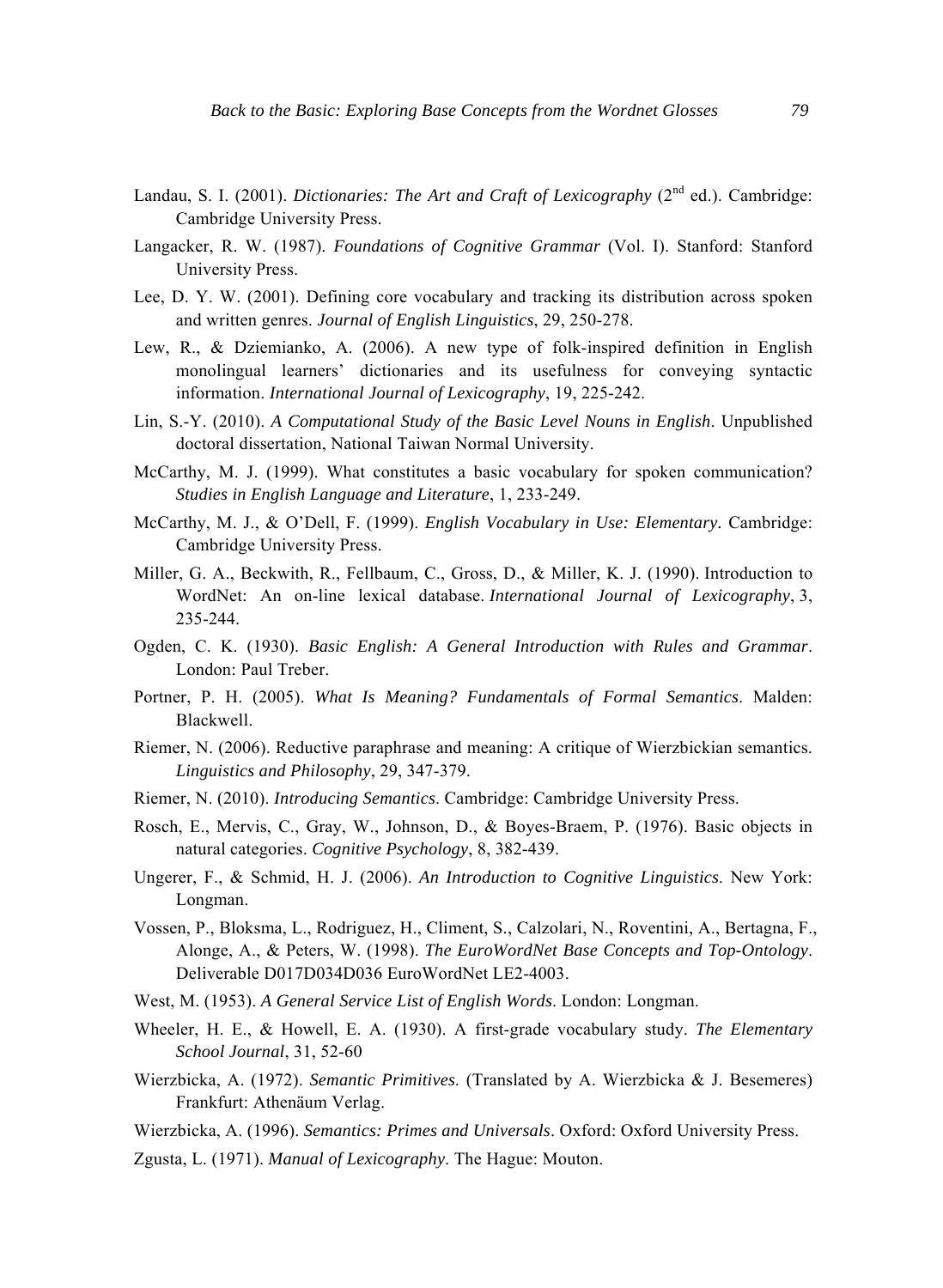Zhang, H., Huang, C., & Yu, S. (2004). Distributional consistency: A general method for defining a core lexicon. *Proceedings of the 4th International Conference on Language Resources and Evaluation*, 1119-1222.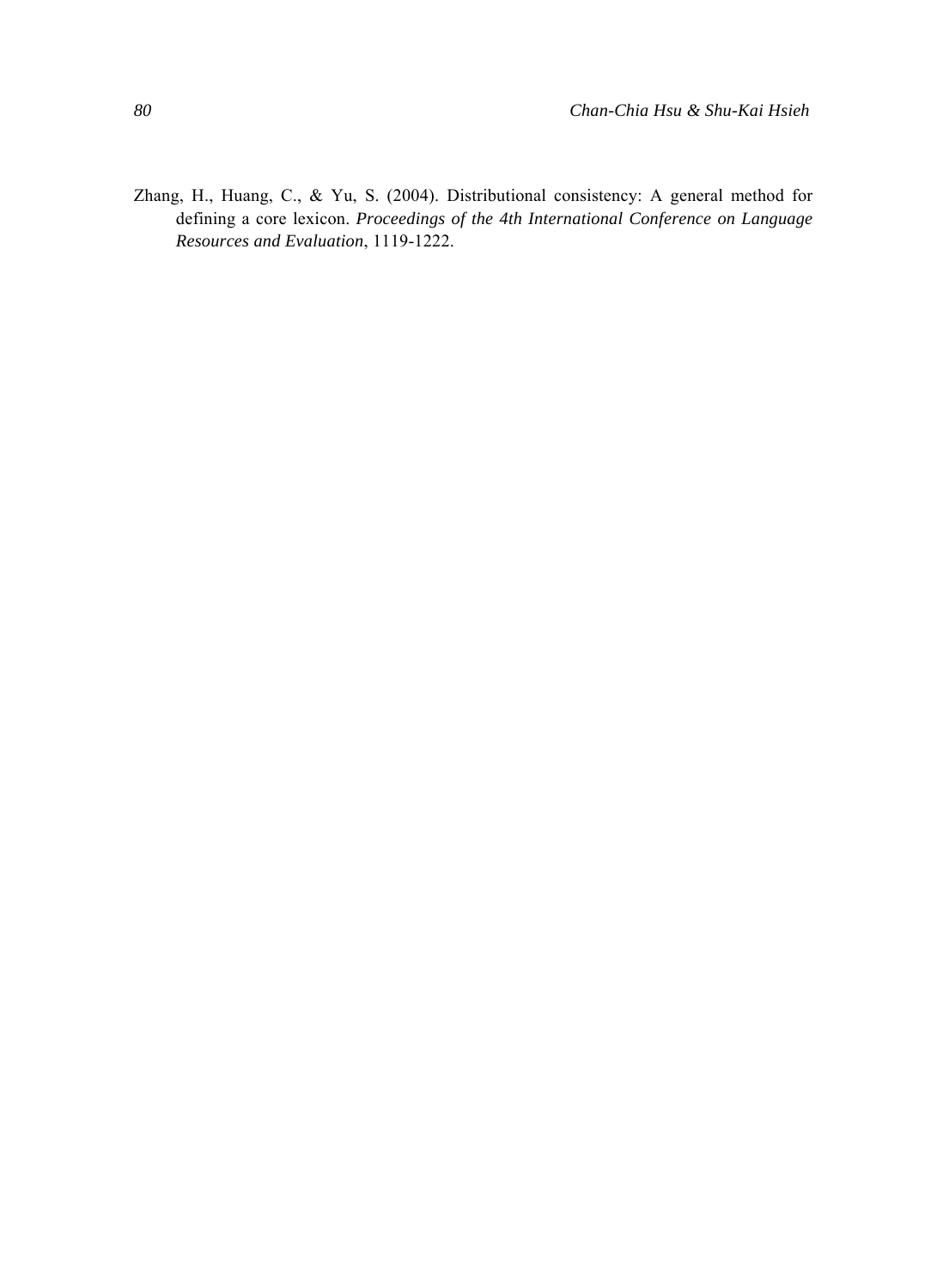### **Appendix**

plant 1

The appendix provides the Base Concepts in EuroWordNet.

#### **I. Concrete Synsets**  amount 1 animal 1 apparel 1 artifact 1 furniture 1 asset 2 being 1 beverage 1 body 3 bound 2 building 3 causal agent 1 compound 4 chemical element 1 cloth 1 commodity 1 structure 4 consumer goods  $1$  (= commodity 1) covering 4 creation 3 decoration 2 device 2 document 2 land 6 entity 1 extremity 3 fluid 2 food 1 furnishings  $2$  (= furniture 1) garment  $1$  (= apparel 1) group 1 human 1 object 1 instrument 2 instrumentality  $1$  (= instrument 2) language unit 1 line 21 line  $26$  (= line  $21$ ) liquid  $4$  (= fluid 2) location 1 material 5 substance 1 monetary system 1 mixture 5 money 2 natural object 1 opening 4 part 3 region 2 part  $12$  (= part 3) passage 6 work  $4$  (= creation 3) place  $13$  (= location 1)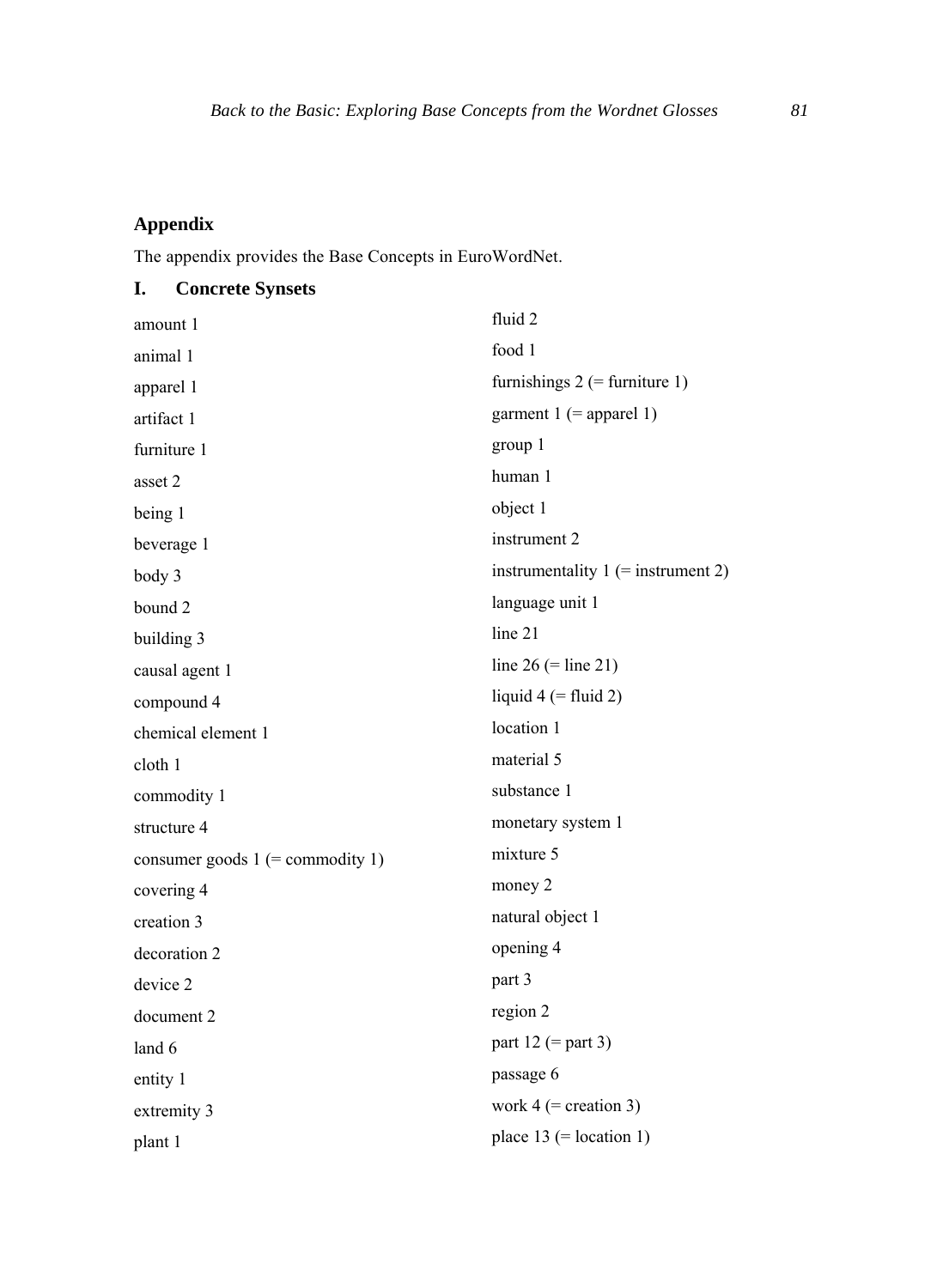| point 12                  | symbol 2                                |
|---------------------------|-----------------------------------------|
| possession 1              | way 4                                   |
| product 2                 | word 1                                  |
| representation 3          | worker 2                                |
| surface 1                 | writing 4                               |
| surface $4$ (= surface 1) | writing communication $1$ (= writing 4) |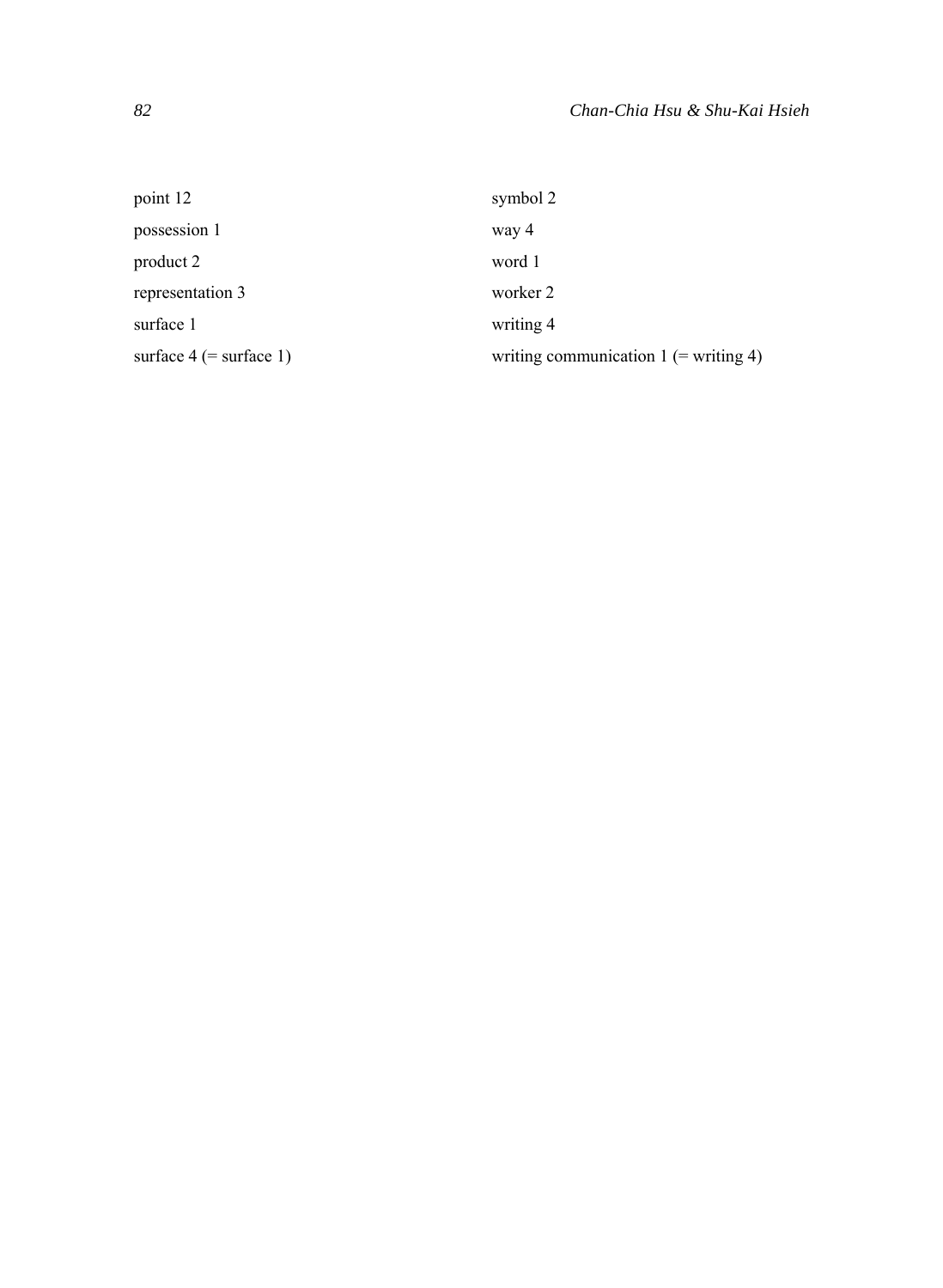# **II. Abstract Synsets**

| ability 2                    | communicate 1                       |
|------------------------------|-------------------------------------|
| abstraction 1                | communication $1$ (= communicate 1) |
| act 1                        | concept 1                           |
| act 12 (= act 1)             | condition 5                         |
| interact 1                   | result 3                            |
| action $1 (= \text{act } 1)$ | consume 2                           |
| activity 1                   | convey 1                            |
| aim 4                        | course 7                            |
| allow 6                      | cover 16                            |
| change 12                    | create 2                            |
| period 3                     | decrease 5                          |
| attitude 3                   | definite quantity 1                 |
| attribute 1                  | development 1                       |
| attribute 2 (= attribute 1)  | direction 7                         |
| be 4                         | disorder 1                          |
| be 9                         | distance 1                          |
| cause 6                      | utter 3                             |
| cause $7$ (= cause 6)        | event 1                             |
| cease 3                      | express $6$ (= utter 3)             |
| think 4                      | experience 7                        |
| change 1                     | express $5$ (= utter 3)             |
| change $11$ (= change 1)     | feeling 1                           |
| change size 1                | form 1                              |
| move 4                       | form $6$ (= form 1)                 |
| move $5$ (= move 4)          | provide 3                           |
| change of state 1            | take 17                             |
| quality $4$ (= attribute 1)  | give $16$ (= provide 3)             |
| knowledge 1                  | move $15$ (= move 4)                |
| cognitive content 1          | happening 1                         |
| color 2                      | have 12                             |